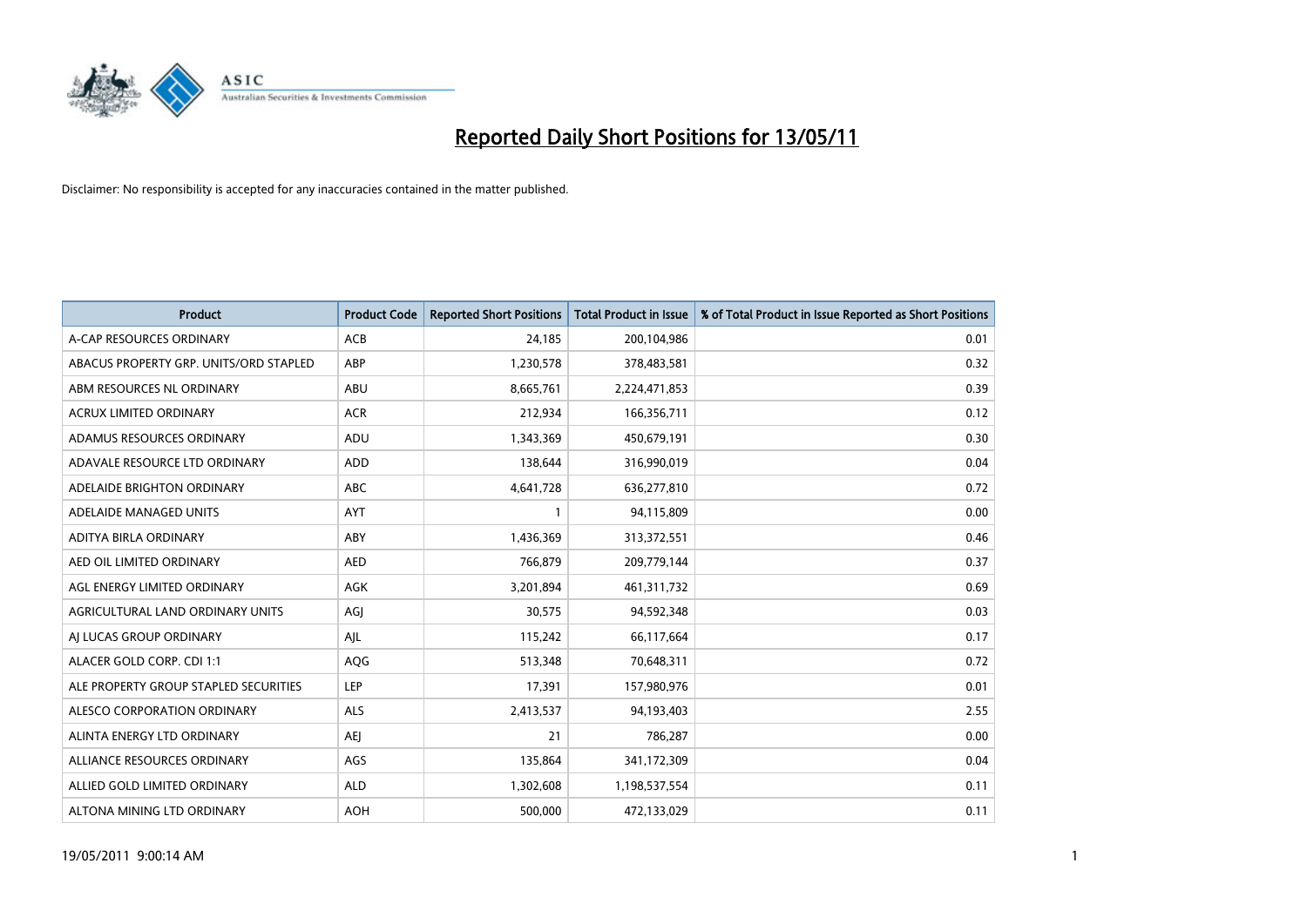

| <b>Product</b>                          | <b>Product Code</b> | <b>Reported Short Positions</b> | <b>Total Product in Issue</b> | % of Total Product in Issue Reported as Short Positions |
|-----------------------------------------|---------------------|---------------------------------|-------------------------------|---------------------------------------------------------|
| ALUMINA LIMITED ORDINARY                | <b>AWC</b>          | 24,239,835                      | 2,440,196,187                 | 0.99                                                    |
| AMADEUS ENERGY ORDINARY                 | AMU                 | 454,000                         | 300,288,855                   | 0.15                                                    |
| AMALGAMATED HOLDINGS ORDINARY           | AHD                 | 11,416                          | 157,461,063                   | 0.01                                                    |
| AMCOR LIMITED ORDINARY                  | <b>AMC</b>          | 7,911,332                       | 1,227,416,280                 | 0.63                                                    |
| AMP LIMITED ORDINARY                    | AMP                 | 10,229,631                      | 2,789,686,764                 | 0.34                                                    |
| AMPELLA MINING ORDINARY                 | <b>AMX</b>          | 475,570                         | 203,285,108                   | 0.23                                                    |
| ANGLOGOLD ASHANTI CDI 5:1               | AGG                 | 10,984                          | 89,207,765                    | 0.01                                                    |
| ANSELL LIMITED ORDINARY                 | <b>ANN</b>          | 4,100,758                       | 133,011,550                   | 3.09                                                    |
| ANTARES ENERGY LTD ORDINARY             | <b>AZZ</b>          | 101,632                         | 275,000,000                   | 0.04                                                    |
| ANZ BANKING GRP LTD ORDINARY            | ANZ                 | 5,617,536                       | 2,596,828,457                 | 0.19                                                    |
| APA GROUP STAPLED SECURITIES            | <b>APA</b>          | 6,820,291                       | 556,193,951                   | 1.22                                                    |
| APEX MINERALS NL ORDINARY               | <b>AXM</b>          | 885,146                         | 5,550,243,713                 | 0.02                                                    |
| APN EUROPEAN RETAIL UNITS STAPLED SEC.  | <b>AEZ</b>          | 11,832                          | 544,910,660                   | 0.00                                                    |
| APN NEWS & MEDIA ORDINARY               | <b>APN</b>          | 18,852,451                      | 618,568,292                   | 3.04                                                    |
| AQUARIUS PLATINUM. ORDINARY             | <b>AOP</b>          | 1,764,485                       | 470,070,802                   | 0.35                                                    |
| AQUILA RESOURCES ORDINARY               | <b>AQA</b>          | 4,184,855                       | 374,368,499                   | 1.14                                                    |
| ARAFURA RESOURCE LTD ORDINARY           | <b>ARU</b>          | 5,255,451                       | 367,980,342                   | 1.42                                                    |
| ARB CORPORATION ORDINARY                | ARP                 | 7,739                           | 72,481,302                    | 0.00                                                    |
| ARDENT LEISURE GROUP STAPLED SECURITIES | AAD                 | 566,948                         | 318,147,978                   | 0.17                                                    |
| ARISTOCRAT LEISURE ORDINARY             | ALL                 | 37,746,690                      | 536,480,307                   | 7.05                                                    |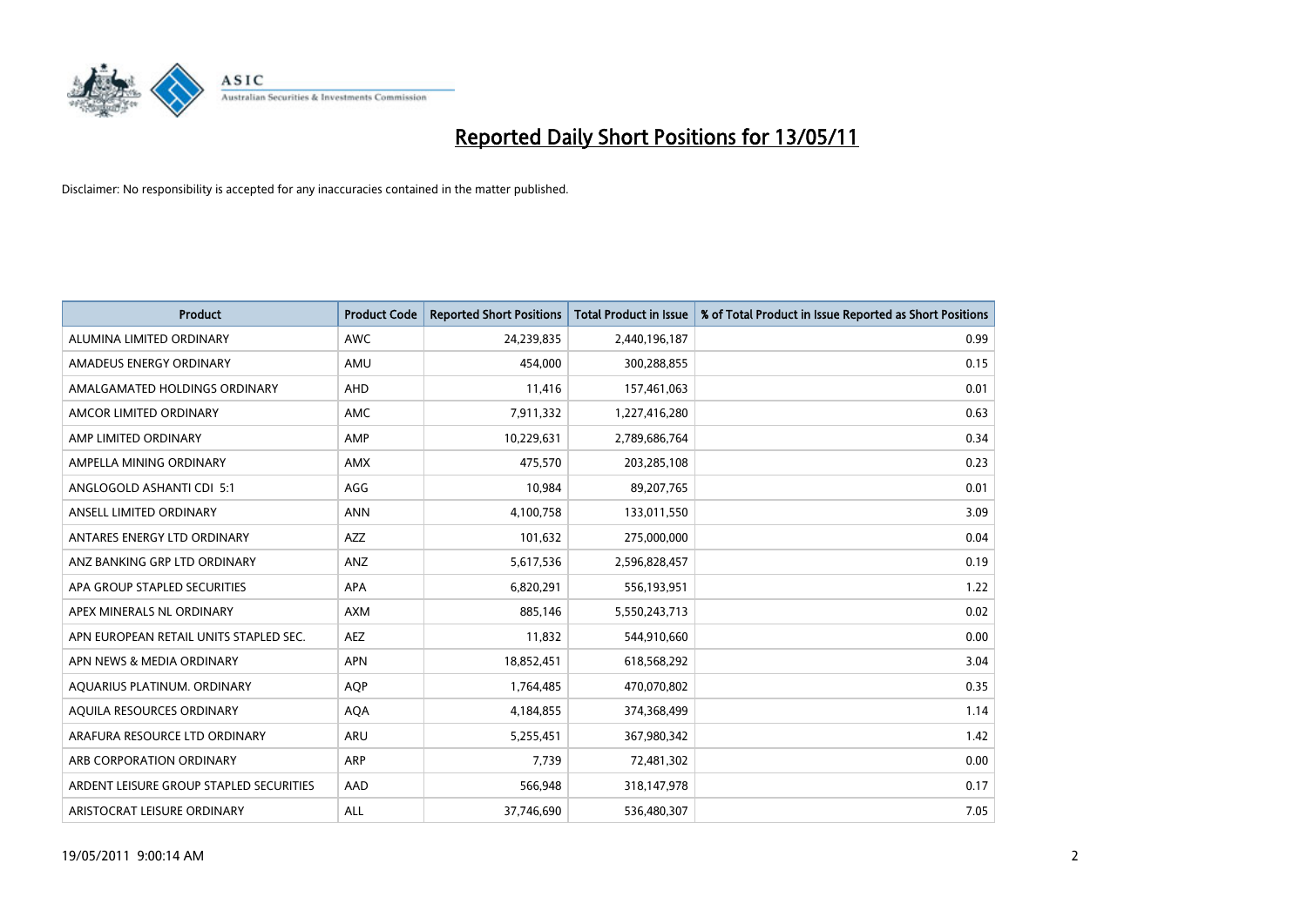

| <b>Product</b>                          | <b>Product Code</b> | <b>Reported Short Positions</b> | <b>Total Product in Issue</b> | % of Total Product in Issue Reported as Short Positions |
|-----------------------------------------|---------------------|---------------------------------|-------------------------------|---------------------------------------------------------|
| ASCIANO LIMITED ORDINARY                | <b>AIO</b>          | 16,909,989                      | 2,926,103,883                 | 0.59                                                    |
| ASG GROUP LIMITED ORDINARY              | <b>ASZ</b>          | 68,401                          | 169,117,796                   | 0.04                                                    |
| ASPEN GROUP ORD/UNITS STAPLED           | <b>APZ</b>          | 1,170,515                       | 575,907,977                   | 0.20                                                    |
| ASPIRE MINING LTD ORDINARY              | <b>AKM</b>          | 75,849                          | 539,971,483                   | 0.01                                                    |
| <b>ASTON RES LTD ORDINARY</b>           | <b>AZT</b>          | 24,800                          | 204,527,604                   | 0.00                                                    |
| ASTRO JAP PROP GROUP STAPLED SECURITIES | AJA                 | 24,256                          | 58,445,002                    | 0.05                                                    |
| ASX LIMITED ORDINARY                    | <b>ASX</b>          | 1,284,719                       | 175,136,729                   | 0.74                                                    |
| ATLANTIC LIMITED ORDINARY               | ATI                 | 519,417                         | 113,179,279                   | 0.46                                                    |
| ATLAS IRON LIMITED ORDINARY             | <b>AGO</b>          | 1,666,129                       | 823,820,142                   | 0.19                                                    |
| AURORA MINERALS LTD ORDINARY            | <b>ARM</b>          | 416                             | 104,167,499                   | 0.00                                                    |
| AURORA OIL & GAS ORDINARY               | <b>AUT</b>          | 4,426,689                       | 403,687,342                   | 1.10                                                    |
| AUSDRILL LIMITED ORDINARY               | <b>ASL</b>          | 126,969                         | 300,677,909                   | 0.04                                                    |
| AUSENCO LIMITED ORDINARY                | <b>AAX</b>          | 3,282,990                       | 122,987,022                   | 2.66                                                    |
| <b>AUSTAL LIMITED ORDINARY</b>          | ASB                 | 208,405                         | 188,069,638                   | 0.10                                                    |
| <b>AUSTAR UNITED ORDINARY</b>           | <b>AUN</b>          | 2,596,142                       | 1,271,389,658                 | 0.18                                                    |
| AUSTBROKERS HOLDINGS ORDINARY           | <b>AUB</b>          | 2                               | 54,658,736                    | 0.00                                                    |
| AUSTIN ENGINEERING ORDINARY             | ANG                 | 11,397                          | 71,714,403                    | 0.01                                                    |
| AUSTRALAND ASSETS ASSETS                | AAZPB               | 1,168                           | 2,750,000                     | 0.04                                                    |
| AUSTRALAND PROPERTY STAPLED SECURITY    | <b>ALZ</b>          | 1,091,207                       | 576,846,597                   | 0.18                                                    |
| AUSTRALIAN AGRICULT. ORDINARY           | AAC                 | 6,344,894                       | 264,264,459                   | 2.37                                                    |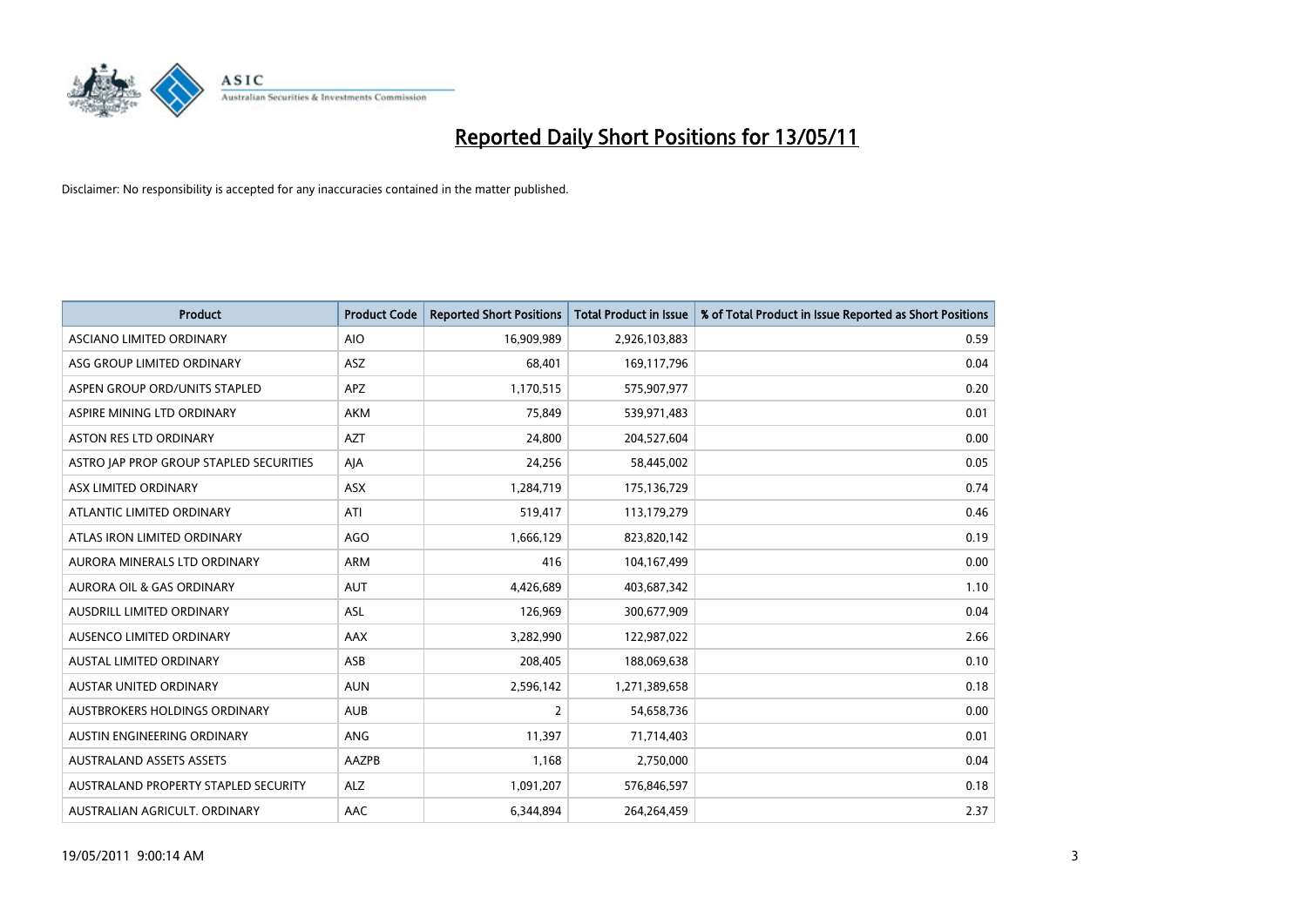

| <b>Product</b>                       | <b>Product Code</b> | <b>Reported Short Positions</b> | <b>Total Product in Issue</b> | % of Total Product in Issue Reported as Short Positions |
|--------------------------------------|---------------------|---------------------------------|-------------------------------|---------------------------------------------------------|
| <b>AUSTRALIAN EDUCATION UNITS</b>    | <b>AEU</b>          | 625,000                         | 175,465,397                   | 0.36                                                    |
| AUSTRALIAN INFRASTR. UNITS/ORDINARY  | <b>AIX</b>          | 1,377,352                       | 620,733,944                   | 0.22                                                    |
| AUSTRALIAN MINES LTD ORDINARY        | <b>AUZ</b>          | 1,400,000                       | 576,910,315                   | 0.24                                                    |
| AUSTRALIAN PHARM. ORDINARY           | API                 | 858,751                         | 488,115,883                   | 0.17                                                    |
| AUTOMOTIVE HOLDINGS ORDINARY         | <b>AHE</b>          | 122,607                         | 226,387,577                   | 0.05                                                    |
| AVEXA LIMITED ORDINARY               | <b>AVX</b>          | 243,657                         | 847,688,779                   | 0.03                                                    |
| AWE LIMITED ORDINARY                 | <b>AWE</b>          | 1,864,930                       | 521,871,941                   | 0.36                                                    |
| AZUMAH RESOURCES ORDINARY            | <b>AZM</b>          | 157,543                         | 275,196,055                   | 0.06                                                    |
| <b>BANDANNA ENERGY ORDINARY</b>      | <b>BND</b>          | 184,269                         | 426,515,482                   | 0.04                                                    |
| BANK OF QUEENSLAND. ORDINARY         | <b>BOO</b>          | 4,530,578                       | 222,072,957                   | 2.03                                                    |
| <b>BANNERMAN RESOURCES ORDINARY</b>  | <b>BMN</b>          | 190,989                         | 234,435,934                   | 0.08                                                    |
| <b>BASE RES LIMITED ORDINARY</b>     | <b>BSE</b>          | 64,788                          | 161,841,114                   | 0.04                                                    |
| BATHURST RESOURCES ORDINARY          | <b>BTU</b>          | 5,972,364                       | 666,141,330                   | 0.89                                                    |
| <b>BAUXITE RESOURCE LTD ORDINARY</b> | <b>BAU</b>          | 109,797                         | 235,379,896                   | 0.05                                                    |
| BC IRON LIMITED ORDINARY             | <b>BCI</b>          | 19,783                          | 94,361,000                    | 0.02                                                    |
| BEACH ENERGY LIMITED ORDINARY        | <b>BPT</b>          | 2,622,925                       | 1,102,788,311                 | 0.22                                                    |
| BEADELL RESOURCE LTD ORDINARY        | <b>BDR</b>          | 1,421,443                       | 622,147,828                   | 0.22                                                    |
| BENDIGO AND ADELAIDE ORDINARY        | <b>BEN</b>          | 5,751,625                       | 360,268,130                   | 1.60                                                    |
| BERKELEY RESOURCES ORDINARY          | <b>BKY</b>          | 388,504                         | 174,298,273                   | 0.21                                                    |
| BETASHARES ASX FIN ETF UNITS         | <b>OFN</b>          | 38,500                          | 4,509,251                     | 0.85                                                    |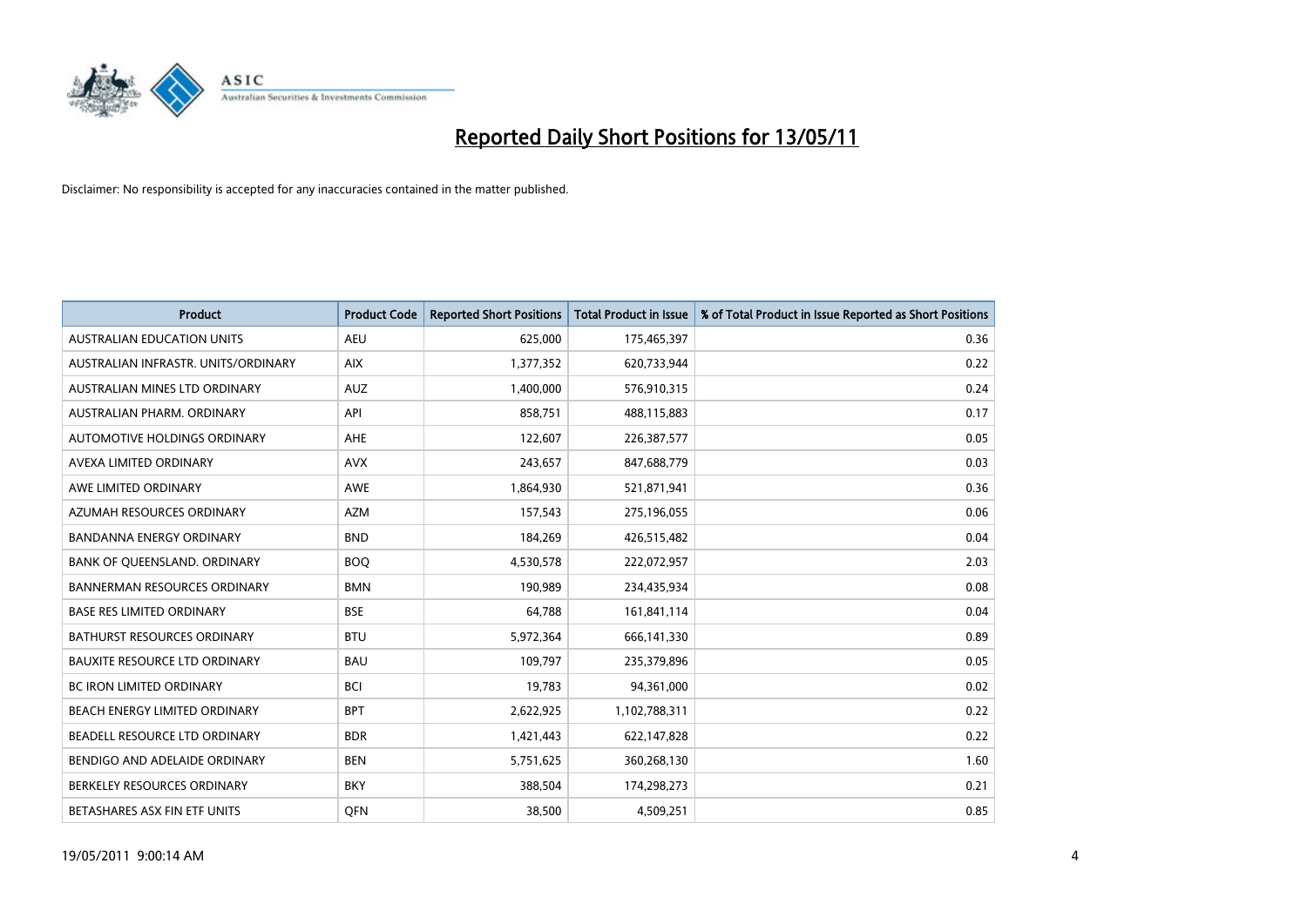

| <b>Product</b>                       | <b>Product Code</b> | <b>Reported Short Positions</b> | <b>Total Product in Issue</b> | % of Total Product in Issue Reported as Short Positions |
|--------------------------------------|---------------------|---------------------------------|-------------------------------|---------------------------------------------------------|
| BETASHARES ASX RES ETF UNITS         | <b>ORE</b>          | 198,220                         | 4,519,432                     | 4.39                                                    |
| <b>BHP BILLITON LIMITED ORDINARY</b> | <b>BHP</b>          | 42,547,552                      | 3,209,181,688                 | 1.28                                                    |
| <b>BILLABONG ORDINARY</b>            | <b>BBG</b>          | 16,508,483                      | 254,037,587                   | 6.48                                                    |
| <b>BIOTA HOLDINGS ORDINARY</b>       | <b>BTA</b>          | 2,253,308                       | 181,417,556                   | 1.24                                                    |
| <b>BISALLOY STEEL ORDINARY</b>       | <b>BIS</b>          | 84,480                          | 216,455,965                   | 0.04                                                    |
| BKI INVESTMENT LTD ORDINARY          | BKI                 | 508                             | 422,863,407                   | 0.00                                                    |
| <b>BLACKTHORN RESOURCES ORDINARY</b> | <b>BTR</b>          | 35,848                          | 122,918,000                   | 0.03                                                    |
| <b>BLUESCOPE STEEL LTD ORDINARY</b>  | <b>BSL</b>          | 45,980,141                      | 1,842,207,385                 | 2.49                                                    |
| <b>BOART LONGYEAR ORDINARY</b>       | <b>BLY</b>          | 5,083,045                       | 461,163,412                   | 1.11                                                    |
| <b>BOOM LOGISTICS ORDINARY</b>       | <b>BOL</b>          | 337,999                         | 461,500,712                   | 0.07                                                    |
| BORAL LIMITED. ORDINARY              | <b>BLD</b>          | 30,634,179                      | 729,925,990                   | 4.20                                                    |
| BOTSWANA METALS LTD ORDINARY         | <b>BML</b>          | 7,000                           | 143,717,013                   | 0.00                                                    |
| <b>BOW ENERGY LIMITED ORDINARY</b>   | <b>BOW</b>          | 4,936,546                       | 349,417,229                   | 1.42                                                    |
| <b>BRADKEN LIMITED ORDINARY</b>      | <b>BKN</b>          | 1,406,957                       | 142,829,226                   | 0.98                                                    |
| <b>BRAMBLES LIMITED ORDINARY</b>     | <b>BXB</b>          | 12,748,764                      | 1,479,302,746                 | 0.84                                                    |
| BREVILLE GROUP LTD ORDINARY          | <b>BRG</b>          | 4,848                           | 129,995,322                   | 0.00                                                    |
| BRICKWORKS LIMITED ORDINARY          | <b>BKW</b>          | 15,093                          | 147,567,333                   | 0.01                                                    |
| <b>BROCKMAN RESOURCES ORDINARY</b>   | <b>BRM</b>          | 71,746                          | 144,803,151                   | 0.05                                                    |
| BT INVESTMENT MNGMNT ORDINARY        | <b>BTT</b>          | 555,044                         | 160,000,000                   | 0.35                                                    |
| <b>BURU ENERGY ORDINARY</b>          | <b>BRU</b>          | 7,050,835                       | 182,840,549                   | 3.86                                                    |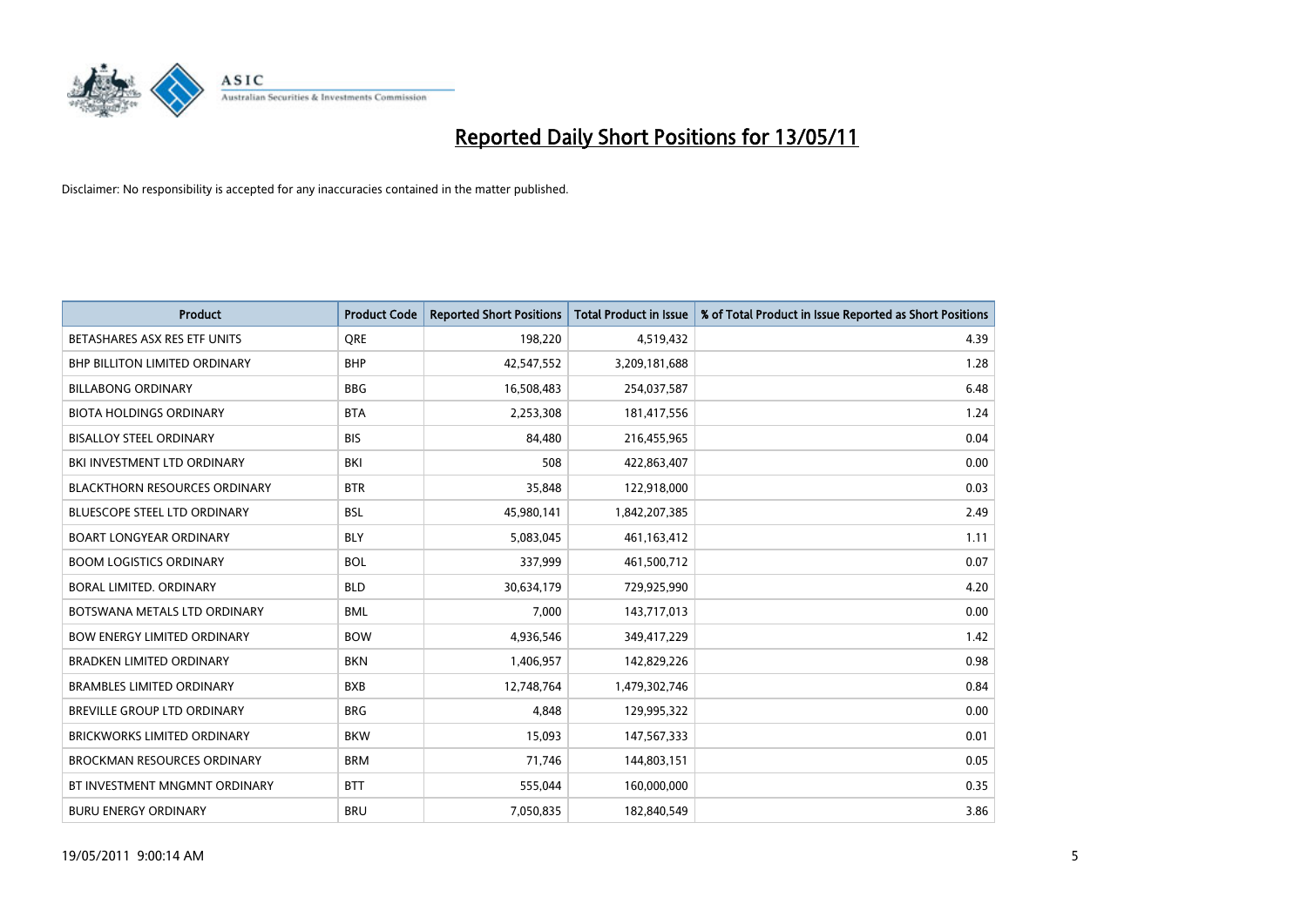

| <b>Product</b>                             | <b>Product Code</b> | <b>Reported Short Positions</b> | <b>Total Product in Issue</b> | % of Total Product in Issue Reported as Short Positions |
|--------------------------------------------|---------------------|---------------------------------|-------------------------------|---------------------------------------------------------|
| <b>BWP TRUST ORDINARY UNITS</b>            | <b>BWP</b>          | 1,091,382                       | 520,012,793                   | 0.20                                                    |
| CABCHARGE AUSTRALIA ORDINARY               | CAB                 | 853,970                         | 120,437,014                   | 0.71                                                    |
| CALTEX AUSTRALIA ORDINARY                  | <b>CTX</b>          | 6,542,018                       | 270,000,000                   | 2.43                                                    |
| CAMPBELL BROTHERS ORDINARY                 | <b>CPB</b>          | 57,256                          | 67,503,411                    | 0.07                                                    |
| CAPE LAMBERT RES LTD ORDINARY              | <b>CFE</b>          | 1,216,080                       | 571,849,603                   | 0.21                                                    |
| CARABELLA RES LTD ORDINARY                 | <b>CLR</b>          | 368,598                         | 54,711,817                    | 0.67                                                    |
| <b>CARBON ENERGY ORDINARY</b>              | <b>CNX</b>          | 883,622                         | 698,517,858                   | 0.11                                                    |
| CARDNO LIMITED ORDINARY                    | CDD                 | 698                             | 106,840,756                   | 0.00                                                    |
| CARNARVON PETROLEUM ORDINARY               | <b>CVN</b>          | 10,064,382                      | 687,820,634                   | 1.45                                                    |
| <b>CARNEGIE WAVE ENERGY ORDINARY</b>       | <b>CWE</b>          | 83,000                          | 859,087,627                   | 0.01                                                    |
| CARPATHIAN RESOURCES ORDINARY              | <b>CPN</b>          | 75,000                          | 265,533,501                   | 0.03                                                    |
| CARPENTARIA EXP. LTD ORDINARY              | CAP                 | 9,777                           | 98,741,301                    | 0.01                                                    |
| CARSALES.COM LTD ORDINARY                  | <b>CRZ</b>          | 4,147,484                       | 234,338,300                   | 1.75                                                    |
| CASH CONVERTERS ORD/DIV ACCESS             | CCV                 | 68,191                          | 379,761,025                   | 0.01                                                    |
| <b>CASPIAN OIL &amp; GAS ORDINARY</b>      | <b>CIG</b>          | 50,000                          | 1,331,500,513                 | 0.00                                                    |
| CATALPA RESOURCES ORDINARY                 | CAH                 | 130,440                         | 178,014,015                   | 0.07                                                    |
| <b>CEC GROUP LIMITED ORDINARY</b>          | <b>CEG</b>          | 1,750                           | 79,662,662                    | 0.00                                                    |
| <b>CELLNET GROUP ORDINARY</b>              | <b>CLT</b>          | 1,342                           | 61,596,082                    | 0.00                                                    |
| CENTRAL PETROLEUM ORDINARY                 | <b>CTP</b>          | 318,068                         | 982,298,842                   | 0.03                                                    |
| <b>CENTRO PROPERTIES UNITS/ORD STAPLED</b> | <b>CNP</b>          | 203.097                         | 972,414,514                   | 0.02                                                    |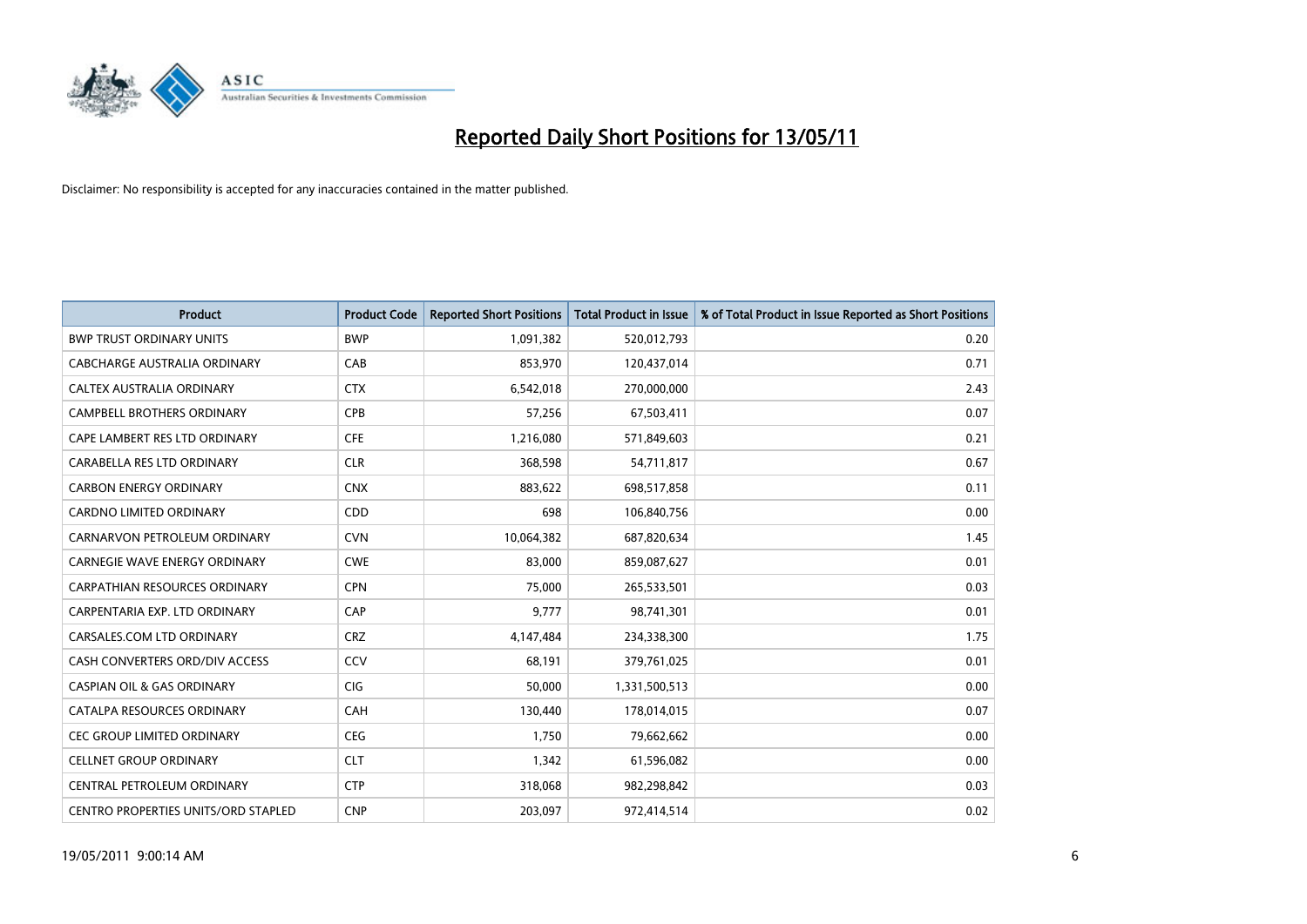

| <b>Product</b>                                | <b>Product Code</b> | <b>Reported Short Positions</b> | Total Product in Issue | % of Total Product in Issue Reported as Short Positions |
|-----------------------------------------------|---------------------|---------------------------------|------------------------|---------------------------------------------------------|
| <b>CENTRO RETAIL GROUP STAPLED SECURITIES</b> | <b>CER</b>          | 2,732,002                       | 2,286,399,424          | 0.12                                                    |
| CERAMIC FUEL CELLS ORDINARY                   | <b>CFU</b>          | 1,363,605                       | 1,201,353,566          | 0.11                                                    |
| <b>CFS RETAIL PROPERTY UNITS</b>              | <b>CFX</b>          | 36,864,320                      | 2,839,591,911          | 1.27                                                    |
| CGA MINING LIMITED ORDINARY                   | <b>CGX</b>          | 325,685                         | 333,265,726            | 0.10                                                    |
| CHALLENGER DIV.PRO. STAPLED UNITS             | <b>CDI</b>          | 79,753                          | 913,426,007            | 0.00                                                    |
| CHALLENGER INFRAST. STAPLED UNITS             | <b>CIF</b>          | 21,453                          | 316,223,785            | 0.00                                                    |
| <b>CHALLENGER LIMITED ORDINARY</b>            | <b>CGF</b>          | 4,574,769                       | 500,332,188            | 0.91                                                    |
| CHANDLER MACLEOD LTD ORDINARY                 | <b>CMG</b>          | 11,970                          | 463,971,344            | 0.00                                                    |
| CHARTER HALL GROUP STAPLED US PROHIBIT.       | <b>CHC</b>          | 1,168,791                       | 306,341,814            | 0.37                                                    |
| <b>CHARTER HALL OFFICE UNIT</b>               | C <sub>O</sub> O    | 3,107,908                       | 493,319,730            | 0.62                                                    |
| <b>CHARTER HALL RETAIL UNITS</b>              | <b>COR</b>          | 244,127                         | 305,200,723            | 0.06                                                    |
| CHEMGENEX PHARMACEUT ORDINARY                 | <b>CXS</b>          | 5,107,206                       | 313,558,870            | 1.63                                                    |
| CITIGOLD CORP LTD ORDINARY                    | <b>CTO</b>          | 2,059,217                       | 1,067,578,301          | 0.20                                                    |
| <b>CLEAN SEAS TUNA ORDINARY</b>               | <b>CSS</b>          | 125.000                         | 480,829,414            | 0.03                                                    |
| CLINUVEL PHARMACEUT, ORDINARY                 | CUV                 | 4,127                           | 30,381,706             | 0.01                                                    |
| <b>CLOUGH LIMITED ORDINARY</b>                | <b>CLO</b>          | 283,528                         | 769,801,269            | 0.03                                                    |
| <b>COAL &amp; ALLIED ORDINARY</b>             | <b>CNA</b>          | 1,296                           | 86,584,735             | 0.00                                                    |
| COAL OF AFRICA LTD ORDINARY                   | <b>CZA</b>          | 265,196                         | 531,139,661            | 0.05                                                    |
| COALSPUR MINES LTD ORDINARY                   | <b>CPL</b>          | 1,017,649                       | 527,593,428            | 0.17                                                    |
| COCA-COLA AMATIL ORDINARY                     | <b>CCL</b>          | 10,741,544                      | 757,969,396            | 1.39                                                    |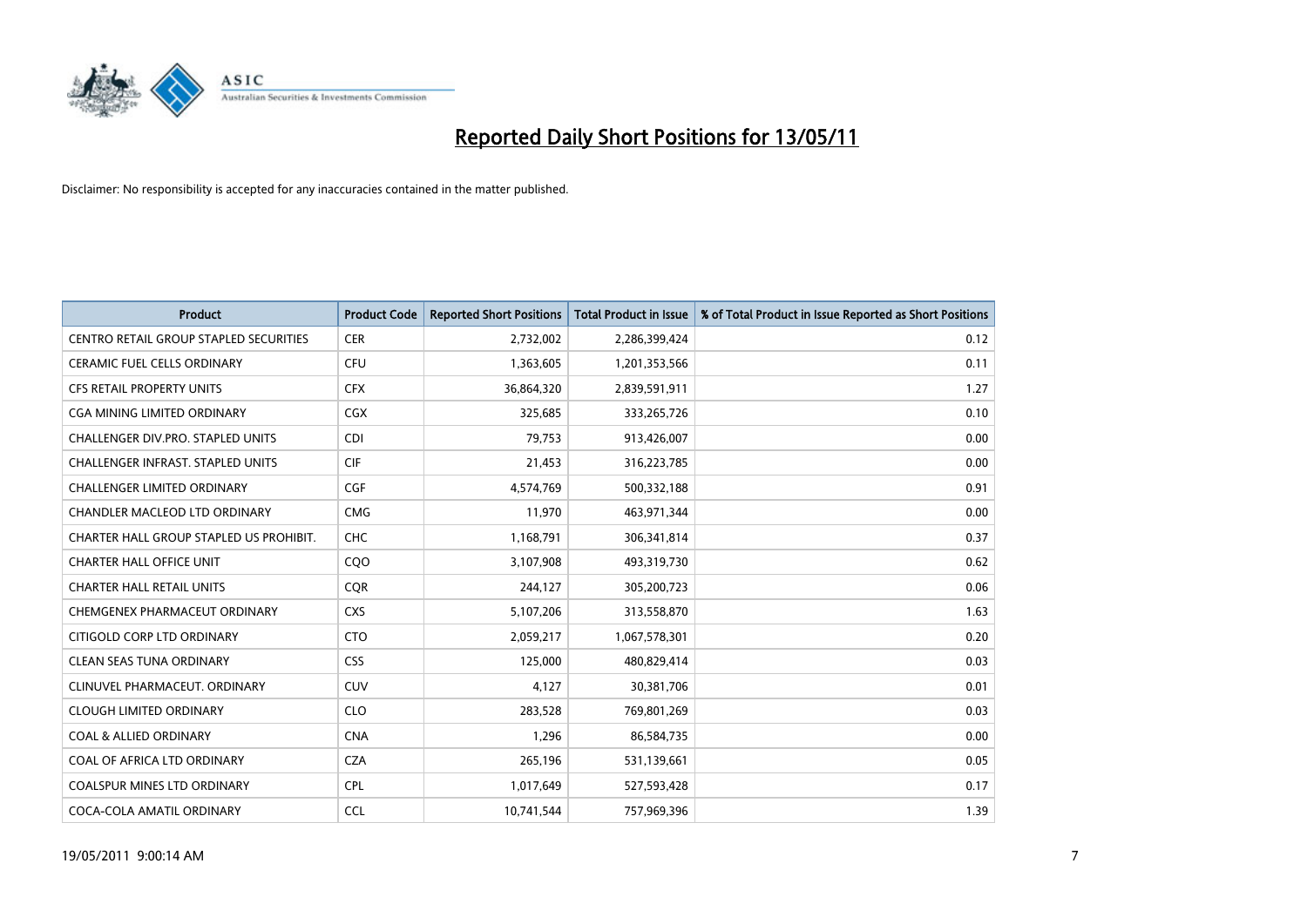

| <b>Product</b>                          | <b>Product Code</b> | <b>Reported Short Positions</b> | Total Product in Issue | % of Total Product in Issue Reported as Short Positions |
|-----------------------------------------|---------------------|---------------------------------|------------------------|---------------------------------------------------------|
| <b>COCHLEAR LIMITED ORDINARY</b>        | <b>COH</b>          | 1,562,944                       | 56,745,023             | 2.75                                                    |
| COCKATOO COAL ORDINARY                  | <b>COK</b>          | 11,754,508                      | 1,016,096,908          | 1.14                                                    |
| <b>COKAL LTD ORDINARY</b>               | <b>CKA</b>          | 392,815                         | 128,083,735            | 0.31                                                    |
| COMMONWEALTH BANK, ORDINARY             | <b>CBA</b>          | 13,984,960                      | 1,558,627,244          | 0.85                                                    |
| <b>COMMONWEALTH PROP ORDINARY UNITS</b> | <b>CPA</b>          | 45,321,650                      | 2,449,599,711          | 1.83                                                    |
| <b>COMPASS RESOURCES ORDINARY</b>       | <b>CMR</b>          | 160,952                         | 147,402,920            | 0.11                                                    |
| <b>COMPUTERSHARE LTD ORDINARY</b>       | <b>CPU</b>          | 4,438,176                       | 555,664,059            | 0.77                                                    |
| CONNECTEAST GROUP STAPLED               | <b>CEU</b>          | 24,897,907                      | 3,940,145,951          | 0.63                                                    |
| CONQUEST MINING ORDINARY                | CQT                 | 226,312                         | 583,241,478            | 0.03                                                    |
| CONSOLIDATED MEDIA, ORDINARY            | <b>CMI</b>          | 3,845,987                       | 561,834,996            | 0.69                                                    |
| CONTANGO MICROCAP ORDINARY              | <b>CTN</b>          | 7,500                           | 146,423,793            | 0.01                                                    |
| CONTINENTAL COAL LTD ORDINARY           | CCC                 | 732,593                         | 1,980,616,757          | 0.04                                                    |
| <b>COOPER ENERGY LTD ORDINARY</b>       | <b>COE</b>          | 103,066                         | 292,576,001            | 0.03                                                    |
| <b>COPPER STRIKE LTD ORDINARY</b>       | <b>CSE</b>          | 714                             | 129,455,571            | 0.00                                                    |
| <b>CORDLIFE LIMITED ORDINARY</b>        | CBB                 | 1                               | 145,360,920            | 0.00                                                    |
| <b>COUNT FINANCIAL ORDINARY</b>         | COU                 | 691.875                         | 262,212,976            | 0.27                                                    |
| <b>CROMWELL PROP STAPLED SECURITIES</b> | <b>CMW</b>          | 85,622                          | 962,845,605            | 0.01                                                    |
| <b>CROWN LIMITED ORDINARY</b>           | <b>CWN</b>          | 3,782,142                       | 754,131,800            | 0.48                                                    |
| <b>CSG LIMITED ORDINARY</b>             | CSV                 | 925,343                         | 277,224,500            | 0.34                                                    |
| <b>CSL LIMITED ORDINARY</b>             | <b>CSL</b>          | 8,365,476                       | 537,373,749            | 1.52                                                    |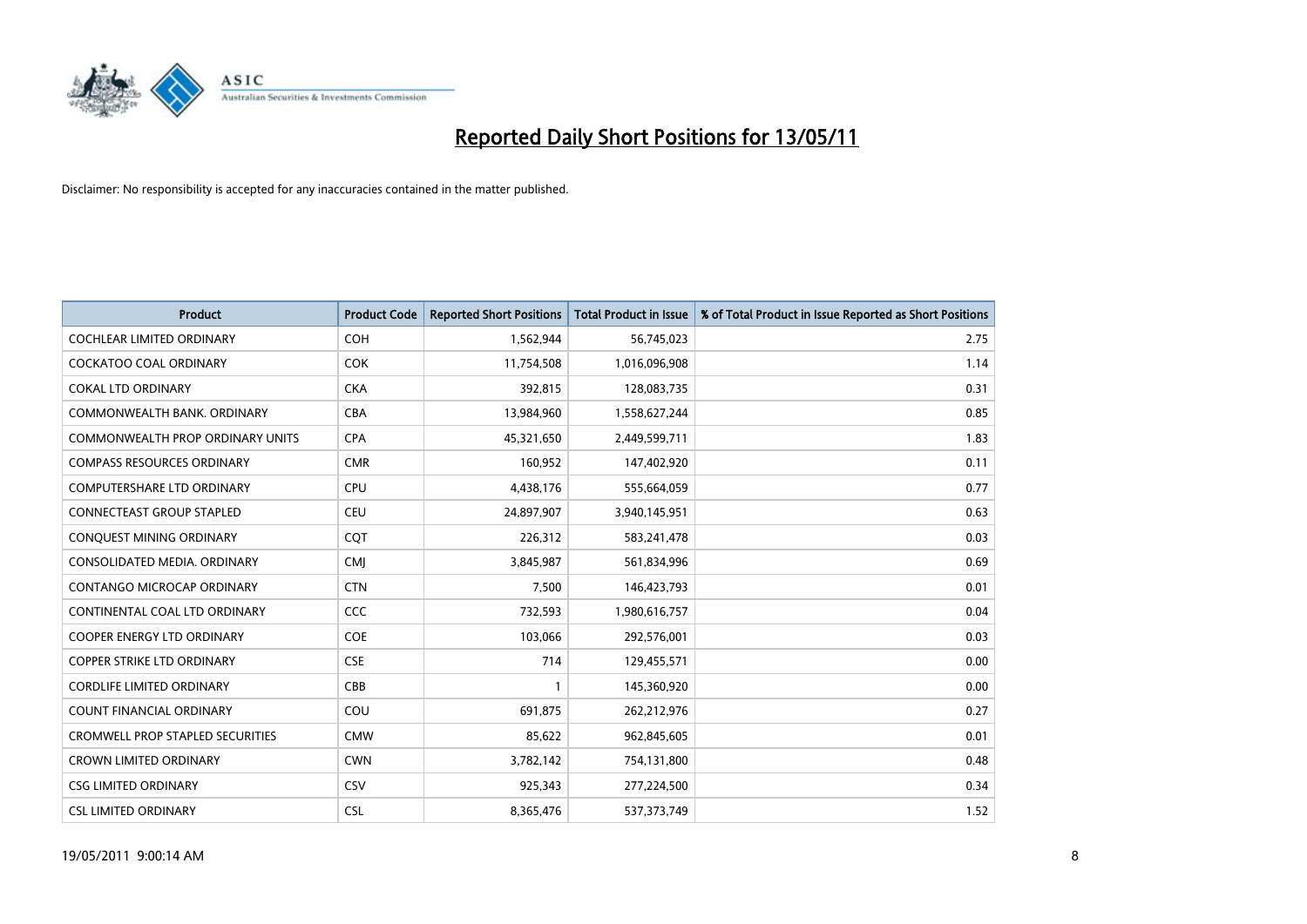

| <b>Product</b>                      | <b>Product Code</b> | <b>Reported Short Positions</b> | <b>Total Product in Issue</b> | % of Total Product in Issue Reported as Short Positions |
|-------------------------------------|---------------------|---------------------------------|-------------------------------|---------------------------------------------------------|
| <b>CSR LIMITED ORDINARY</b>         | <b>CSR</b>          | 18,960,643                      | 506,000,315                   | 3.72                                                    |
| <b>CUDECO LIMITED ORDINARY</b>      | CDU                 | 836,998                         | 145,512,643                   | 0.58                                                    |
| <b>CUE ENERGY RESOURCE ORDINARY</b> | <b>CUE</b>          | 84.070                          | 694,819,718                   | 0.01                                                    |
| <b>CUSTOMERS LIMITED ORDINARY</b>   | <b>CUS</b>          | 61,773                          | 134,869,357                   | 0.04                                                    |
| DART ENERGY LTD ORDINARY            | <b>DTE</b>          | 1,155,782                       | 659,706,374                   | 0.17                                                    |
| DAVID JONES LIMITED ORDINARY        | <b>DJS</b>          | 26,370,080                      | 520,751,395                   | 5.05                                                    |
| DECMIL GROUP LIMITED ORDINARY       | <b>DCG</b>          | 17,397                          | 124,204,568                   | 0.01                                                    |
| DEEP YELLOW LIMITED ORDINARY        | <b>DYL</b>          | 17,775                          | 1,127,534,458                 | 0.00                                                    |
| DEVINE LIMITED ORDINARY             | <b>DVN</b>          | 1,000                           | 634,918,223                   | 0.00                                                    |
| DEXUS PROPERTY GROUP STAPLED UNITS  | <b>DXS</b>          | 20,200,838                      | 4,839,024,176                 | 0.40                                                    |
| DISCOVERY METALS LTD ORDINARY       | <b>DML</b>          | 2,961,939                       | 437,114,481                   | 0.68                                                    |
| DOMINO PIZZA ENTERPR ORDINARY       | <b>DMP</b>          | 245,003                         | 68,407,674                    | 0.36                                                    |
| DOWNER EDI LIMITED ORDINARY         | <b>DOW</b>          | 5,954,505                       | 429,100,296                   | 1.38                                                    |
| DUET GROUP STAPLED US PROHIBIT.     | <b>DUE</b>          | 2,155,711                       | 909,692,991                   | 0.22                                                    |
| DULUXGROUP LIMITED ORDINARY         | <b>DLX</b>          | 8,628,288                       | 367,456,259                   | 2.34                                                    |
| <b>EASTERN STAR GAS ORDINARY</b>    | ESG                 | 7,476,631                       | 991,567,041                   | 0.73                                                    |
| EDT RETAIL TRUST UNITS              | <b>EDT</b>          | 907,729                         | 4,700,290,868                 | 0.02                                                    |
| ELDERS LIMITED HYBRIDS              | <b>ELDPA</b>        | 142,598                         | 1,500,000                     | 9.51                                                    |
| <b>ELDERS LIMITED ORDINARY</b>      | <b>ELD</b>          | 14,832,001                      | 448,598,480                   | 3.29                                                    |
| ELDORADO GOLD CORP CDI 1:1          | EAU                 | 96,424                          | 19,644,760                    | 0.48                                                    |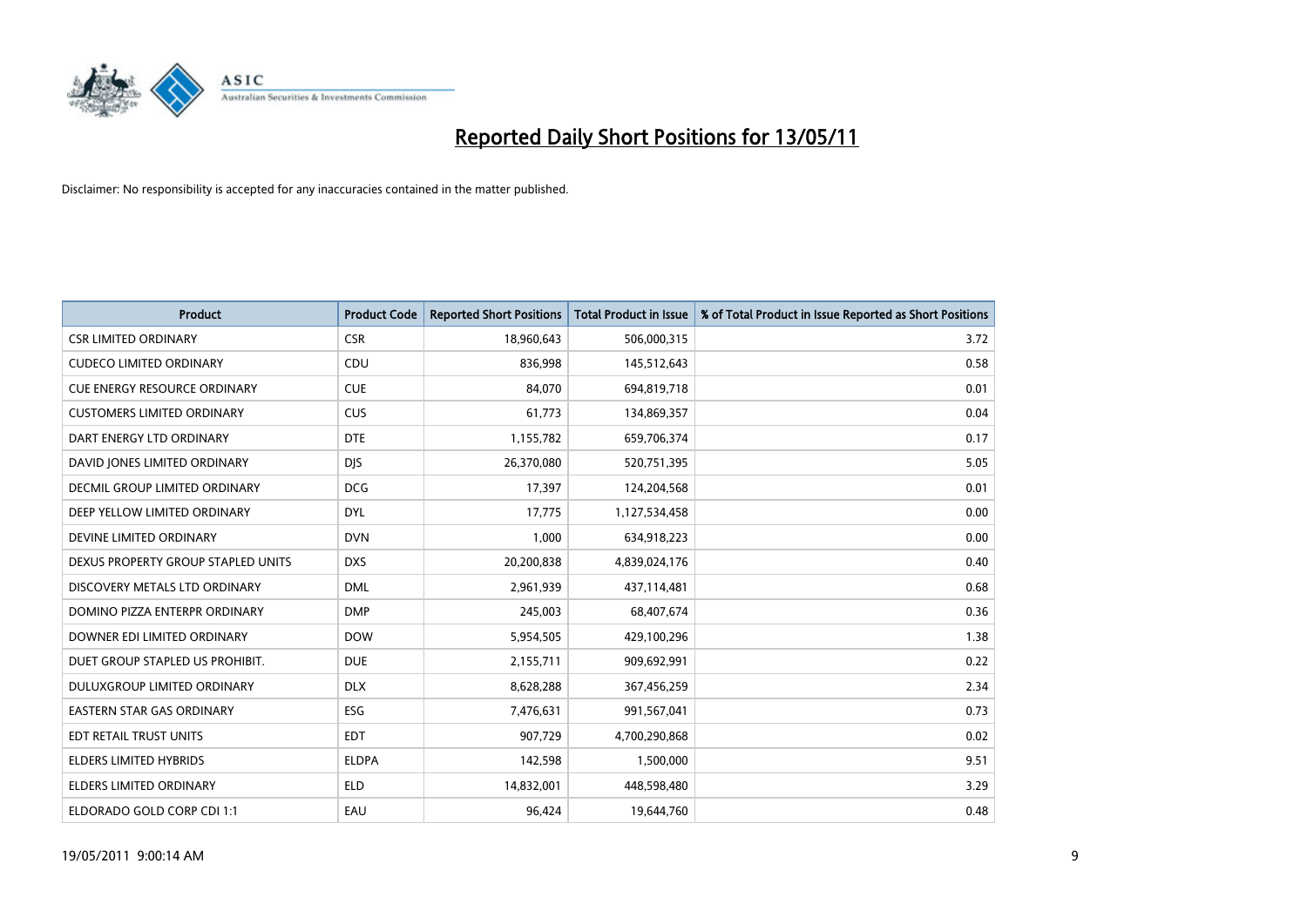

| <b>Product</b>                            | <b>Product Code</b> | <b>Reported Short Positions</b> | <b>Total Product in Issue</b> | % of Total Product in Issue Reported as Short Positions |
|-------------------------------------------|---------------------|---------------------------------|-------------------------------|---------------------------------------------------------|
| ELEMENTAL MINERALS ORDINARY               | <b>ELM</b>          | 178,334                         | 158,541,062                   | 0.12                                                    |
| ELIXIR PETROLEUM LTD ORDINARY             | <b>EXR</b>          | 324,400                         | 188,988,472                   | 0.17                                                    |
| <b>EMECO HOLDINGS ORDINARY</b>            | <b>EHL</b>          | 534,928                         | 631,237,586                   | 0.07                                                    |
| ENERGY RESOURCES ORDINARY 'A'             | <b>ERA</b>          | 4,998,883                       | 190,737,934                   | 2.62                                                    |
| <b>ENERGY WORLD CORPOR, ORDINARY</b>      | <b>EWC</b>          | 20,180,620                      | 1,561,166,672                 | 1.27                                                    |
| <b>ENTEK ENERGY LTD ORDINARY</b>          | ETE                 | 489,903                         | 330,846,405                   | 0.15                                                    |
| ENTELLECT LIMITED ORDINARY                | <b>ESN</b>          | 464,050                         | 87,239,240                    | 0.53                                                    |
| ENVESTRA LIMITED ORDINARY                 | <b>ENV</b>          | 3,425,260                       | 1,468,560,201                 | 0.23                                                    |
| EQUINOX MINERALS LTD CHESS DEPOSITARY INT | EON                 | 1,958,131                       | 879,495,876                   | 0.22                                                    |
| <b>EVEREST FINANCIAL ORDINARY</b>         | <b>EFG</b>          | 4,300                           | 25,143,824                    | 0.02                                                    |
| EXTRACT RESOURCES ORDINARY                | <b>EXT</b>          | 1,159,175                       | 251,191,285                   | 0.45                                                    |
| FAIRFAX MEDIA LTD ORDINARY                | <b>FXJ</b>          | 301,371,102                     | 2,351,955,725                 | 12.80                                                   |
| FAR LTD ORDINARY                          | FAR                 | 21,000,000                      | 1,245,351,164                 | 1.69                                                    |
| FISHER & PAYKEL APP. ORDINARY             | <b>FPA</b>          | 18,298                          | 724,235,162                   | 0.00                                                    |
| FISHER & PAYKEL H. ORDINARY               | <b>FPH</b>          | 2,385,266                       | 520,473,867                   | 0.46                                                    |
| FKP PROPERTY GROUP STAPLED SECURITIES     | <b>FKP</b>          | 17,454,199                      | 1,184,196,147                 | 1.48                                                    |
| FLEETWOOD CORP ORDINARY                   | <b>FWD</b>          | 242,905                         | 57,820,053                    | 0.44                                                    |
| FLETCHER BUILDING ORDINARY                | <b>FBU</b>          | 6,001,667                       | 678,573,570                   | 0.88                                                    |
| FLEXIGROUP LIMITED ORDINARY               | <b>FXL</b>          | 125,658                         | 275,472,492                   | 0.05                                                    |
| FLIGHT CENTRE ORDINARY                    | <b>FLT</b>          | 3,455,274                       | 99,939,087                    | 3.44                                                    |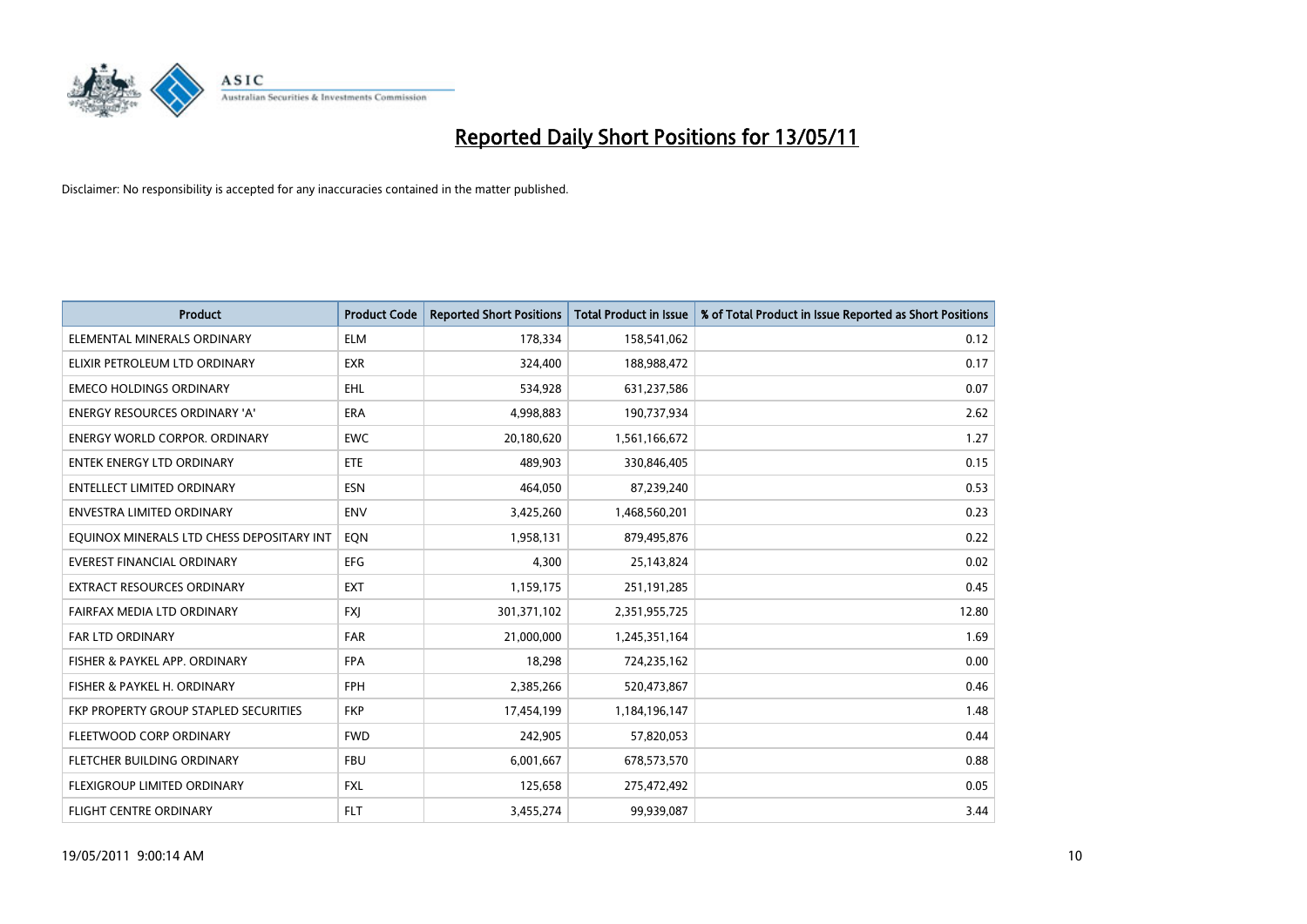

| <b>Product</b>                       | <b>Product Code</b> | <b>Reported Short Positions</b> | <b>Total Product in Issue</b> | % of Total Product in Issue Reported as Short Positions |
|--------------------------------------|---------------------|---------------------------------|-------------------------------|---------------------------------------------------------|
| <b>FLINDERS MINES LTD ORDINARY</b>   | <b>FMS</b>          | 21,266,491                      | 1,820,634,571                 | 1.15                                                    |
| FOCUS MINERALS LTD ORDINARY          | <b>FML</b>          | 339,999                         | 3,440,515,431                 | 0.01                                                    |
| <b>FORGE GROUP LIMITED ORDINARY</b>  | <b>FGE</b>          | 34,163                          | 82,924,014                    | 0.03                                                    |
| FORTE ENERGY NL ORDINARY             | <b>FTE</b>          | 2,658,986                       | 695,589,311                   | 0.38                                                    |
| FORTESCUE METALS GRP ORDINARY        | <b>FMG</b>          | 24,260,685                      | 3,112,917,409                 | 0.75                                                    |
| <b>FOSTER'S GROUP ORDINARY</b>       | <b>FGL</b>          | 6,488,770                       | 1,940,894,542                 | 0.34                                                    |
| FTD CORPORATION ORDINARY             | <b>FTD</b>          | 8,088                           | 36,474,593                    | 0.02                                                    |
| <b>FUNTASTIC LIMITED ORDINARY</b>    | <b>FUN</b>          | 322,528                         | 340,997,682                   | 0.09                                                    |
| <b>G.U.D. HOLDINGS ORDINARY</b>      | <b>GUD</b>          | 318,849                         | 69,089,611                    | 0.46                                                    |
| <b>GALAXY RESOURCES ORDINARY</b>     | <b>GXY</b>          | 1,125,422                       | 245,236,053                   | 0.45                                                    |
| <b>GEODYNAMICS LIMITED ORDINARY</b>  | GDY                 | 322,874                         | 336,892,832                   | 0.10                                                    |
| <b>GINDALBIE METALS LTD ORDINARY</b> | <b>GBG</b>          | 48,197,063                      | 935,615,590                   | 5.14                                                    |
| <b>GLOBAL MINING ORDINARY</b>        | <b>GMI</b>          | 8,951                           | 191,820,968                   | 0.00                                                    |
| <b>GLOUCESTER COAL ORDINARY</b>      | GCL                 | 364,108                         | 140,447,062                   | 0.25                                                    |
| <b>GME RESOURCES LTD ORDINARY</b>    | <b>GME</b>          | 800                             | 302,352,750                   | 0.00                                                    |
| <b>GOLD ANOMALY LIMITED ORDINARY</b> | GOA                 | 76,405                          | 1,117,888,039                 | 0.01                                                    |
| <b>GOLD ONE INT LTD ORDINARY</b>     | GDO                 | 27,656                          | 807,664,732                   | 0.00                                                    |
| <b>GOLD ROAD RES LTD ORDINARY</b>    | GOR                 | 65,703                          | 286,359,055                   | 0.02                                                    |
| <b>GOLDEN WEST RESOURCE ORDINARY</b> | <b>GWR</b>          | 1,651                           | 192,082,567                   | 0.00                                                    |
| <b>GOODMAN FIELDER, ORDINARY</b>     | <b>GFF</b>          | 54, 163, 551                    | 1,380,386,438                 | 3.91                                                    |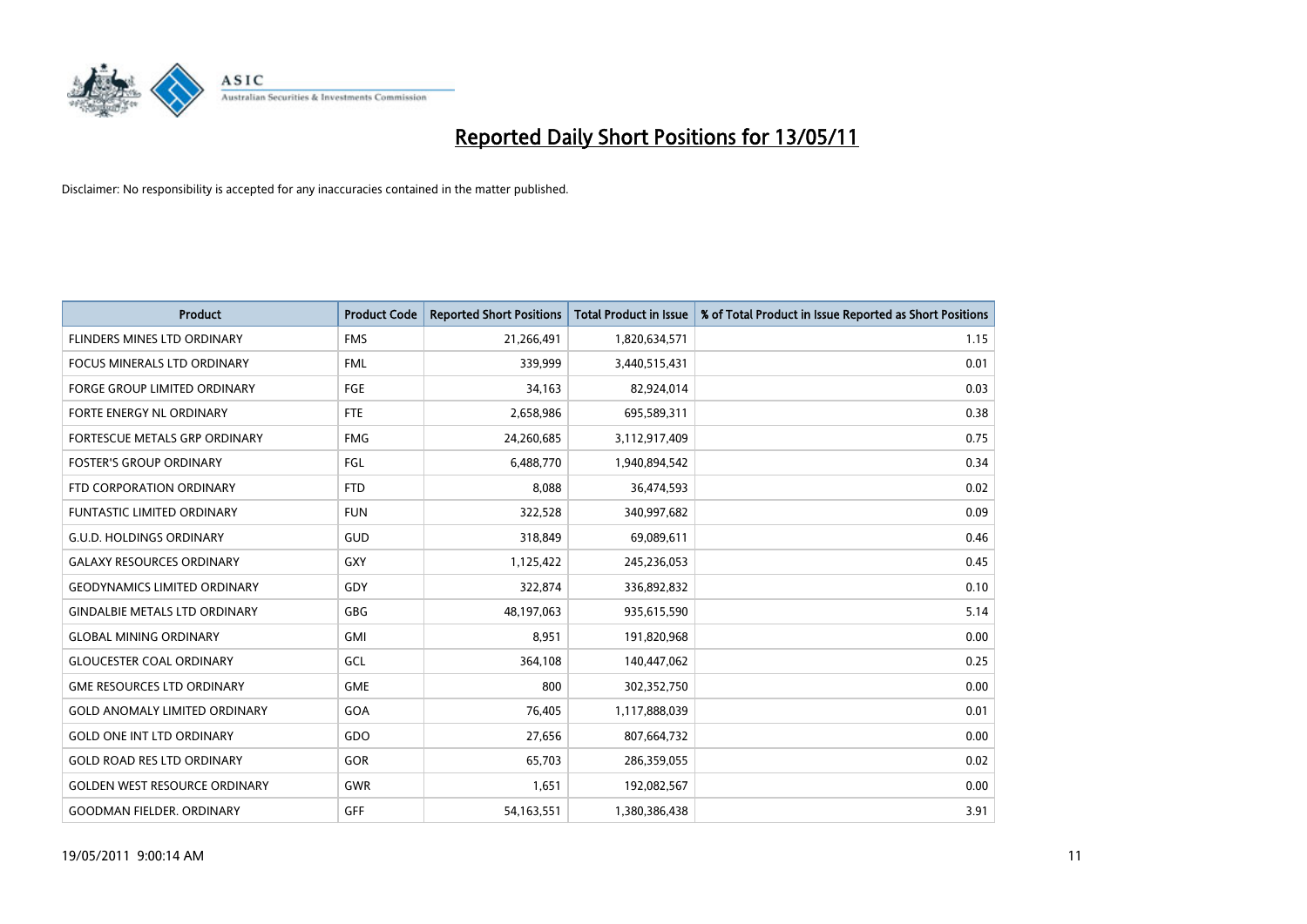

| <b>Product</b>                            | <b>Product Code</b> | <b>Reported Short Positions</b> | <b>Total Product in Issue</b> | % of Total Product in Issue Reported as Short Positions |
|-------------------------------------------|---------------------|---------------------------------|-------------------------------|---------------------------------------------------------|
| <b>GOODMAN GROUP STAPLED US PROHIBIT.</b> | <b>GMG</b>          | 10,881,926                      | 6,893,222,796                 | 0.15                                                    |
| <b>GPT GROUP STAPLED SEC.</b>             | <b>GPT</b>          | 17,440,182                      | 1,855,529,431                 | 0.92                                                    |
| <b>GRAINCORP LIMITED A CLASS ORDINARY</b> | <b>GNC</b>          | 971,843                         | 198,318,900                   | 0.46                                                    |
| <b>GRANGE RESOURCES. ORDINARY</b>         | <b>GRR</b>          | 85,249                          | 1,153,181,487                 | 0.00                                                    |
| <b>GREENCAP LIMITED ORDINARY</b>          | GCG                 |                                 | 262,515,385                   | 0.00                                                    |
| <b>GREENLAND MIN EN LTD ORDINARY</b>      | GGG                 | 2,193,042                       | 334,545,882                   | 0.66                                                    |
| <b>GRYPHON MINERALS LTD ORDINARY</b>      | GRY                 | 256,755                         | 299,822,058                   | 0.08                                                    |
| GUINNESS PEAT GROUP. CHESS DEPOSITARY INT | GPG                 | 620,841                         | 300,865,269                   | 0.20                                                    |
| <b>GUNNS LIMITED ORDINARY</b>             | <b>GNS</b>          | 42,020,323                      | 848,401,559                   | 4.95                                                    |
| <b>GWA GROUP LTD ORDINARY</b>             | <b>GWA</b>          | 6,912,961                       | 301,525,014                   | 2.29                                                    |
| HARVEY NORMAN ORDINARY                    | <b>HVN</b>          | 41,925,373                      | 1,062,316,784                 | 3.96                                                    |
| HASTIE GROUP LIMITED ORDINARY             | <b>HST</b>          | 1,086,299                       | 239,781,419                   | 0.45                                                    |
| HASTINGS DIVERSIFIED STAPLED SECURITY     | <b>HDF</b>          | 629,029                         | 529,187,294                   | 0.11                                                    |
| <b>HEARTWARE INT INC CDI 35:1</b>         | <b>HIN</b>          | 272,008                         | 48,598,550                    | 0.56                                                    |
| <b>HENDERSON GROUP CDI 1:1</b>            | <b>HGG</b>          | 3,611,463                       | 584,919,716                   | 0.60                                                    |
| HFA HOLDINGS LIMITED ORDINARY             | <b>HFA</b>          | 447,022                         | 117,332,831                   | 0.37                                                    |
| <b>HIGHLANDS PACIFIC ORDINARY</b>         | <b>HIG</b>          | 2,574,963                       | 686,082,148                   | 0.37                                                    |
| HILLGROVE RES LTD ORDINARY                | <b>HGO</b>          | 5,841                           | 793,698,575                   | 0.00                                                    |
| HILLS HOLDINGS LTD ORDINARY               | <b>HIL</b>          | 2,438,169                       | 249,139,016                   | 0.98                                                    |
| HORIZON OIL LIMITED ORDINARY              | <b>HZN</b>          | 2.455.979                       | 1,130,811,515                 | 0.21                                                    |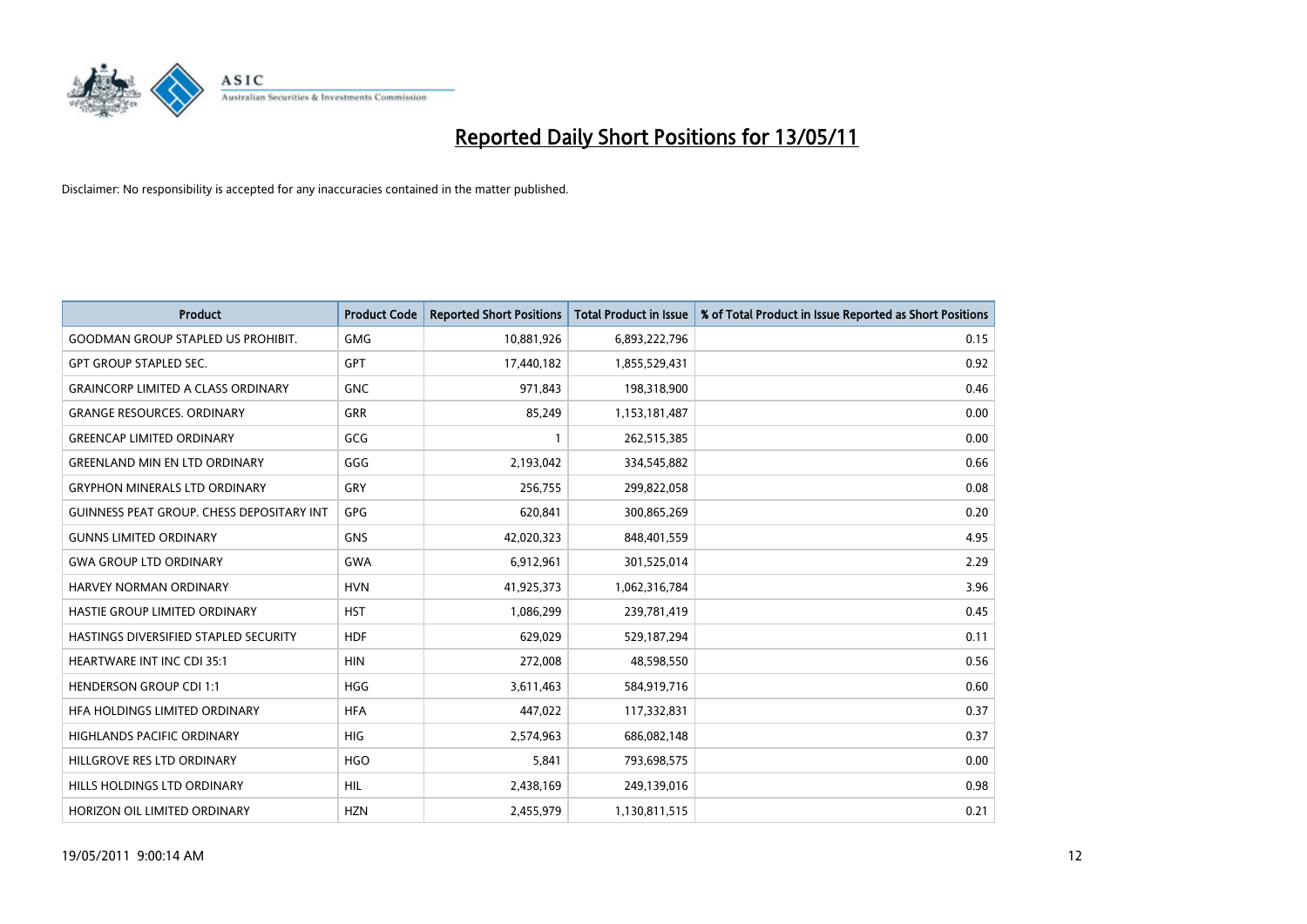

| <b>Product</b>                                | <b>Product Code</b> | <b>Reported Short Positions</b> | Total Product in Issue | % of Total Product in Issue Reported as Short Positions |
|-----------------------------------------------|---------------------|---------------------------------|------------------------|---------------------------------------------------------|
| HUNNU COAL LIMITED ORDINARY                   | <b>HUN</b>          | 31,196                          | 212,565,002            | 0.01                                                    |
| ICON ENERGY LIMITED ORDINARY                  | <b>ICN</b>          | 104,267                         | 469,301,394            | 0.02                                                    |
| <b>IINET LIMITED ORDINARY</b>                 | <b>IIN</b>          | 1,288,123                       | 152,160,119            | 0.84                                                    |
| ILUKA RESOURCES ORDINARY                      | ILU                 | 1,600,666                       | 418,700,517            | 0.38                                                    |
| <b>IMDEX LIMITED ORDINARY</b>                 | <b>IMD</b>          | 79,121                          | 199,414,165            | 0.03                                                    |
| IMF (AUSTRALIA) LTD ORDINARY                  | <b>IMF</b>          | 329,821                         | 123,828,193            | 0.26                                                    |
| <b>IMX RESOURCES LTD ORDINARY</b>             | <b>IXR</b>          | 20,000                          | 262,612,803            | 0.01                                                    |
| <b>INCITEC PIVOT ORDINARY</b>                 | <b>IPL</b>          | 711,558                         | 1,628,730,107          | 0.03                                                    |
| <b>INDAGO RESOURCES LTD ORDINARY</b>          | <b>IDG</b>          | 8,179                           | 6,209,865              | 0.13                                                    |
| <b>INDEPENDENCE GROUP ORDINARY</b>            | <b>IGO</b>          | 619,697                         | 199,497,042            | 0.31                                                    |
| INDOPHIL RESOURCES ORDINARY                   | <b>IRN</b>          | 532,690                         | 471,445,763            | 0.12                                                    |
| <b>INDUSTREA LIMITED ORDINARY</b>             | <b>IDL</b>          | 1,494,416                       | 364,524,797            | 0.39                                                    |
| INFIGEN ENERGY STAPLED SECURITIES             | <b>IFN</b>          | 3,460,109                       | 762,265,972            | 0.45                                                    |
| ING RE COM GROUP STAPLED SECURITIES           | <b>ILF</b>          | 9,075                           | 441,029,194            | 0.00                                                    |
| <b>INSURANCE AUSTRALIA ORDINARY</b>           | <b>IAG</b>          | 9,419,765                       | 2,079,034,021          | 0.44                                                    |
| INT GOLDFIELDS LTD ORDINARY                   | <b>IGS</b>          | 12,197,682                      | 500,440,386            | 2.44                                                    |
| INTEGRA MINING LTD. ORDINARY                  | <b>IGR</b>          | 4,888,810                       | 841,525,727            | 0.57                                                    |
| <b>INTREPID MINES ORDINARY</b>                | <b>IAU</b>          | 2,174,340                       | 520,617,420            | 0.42                                                    |
| <b>INVESTA OFFICE FUND STAPLED SECURITIES</b> | <b>IOF</b>          | 8,189,215                       | 2,729,071,212          | 0.28                                                    |
| <b>INVOCARE LIMITED ORDINARY</b>              | <b>IVC</b>          | 801,336                         | 102,421,288            | 0.77                                                    |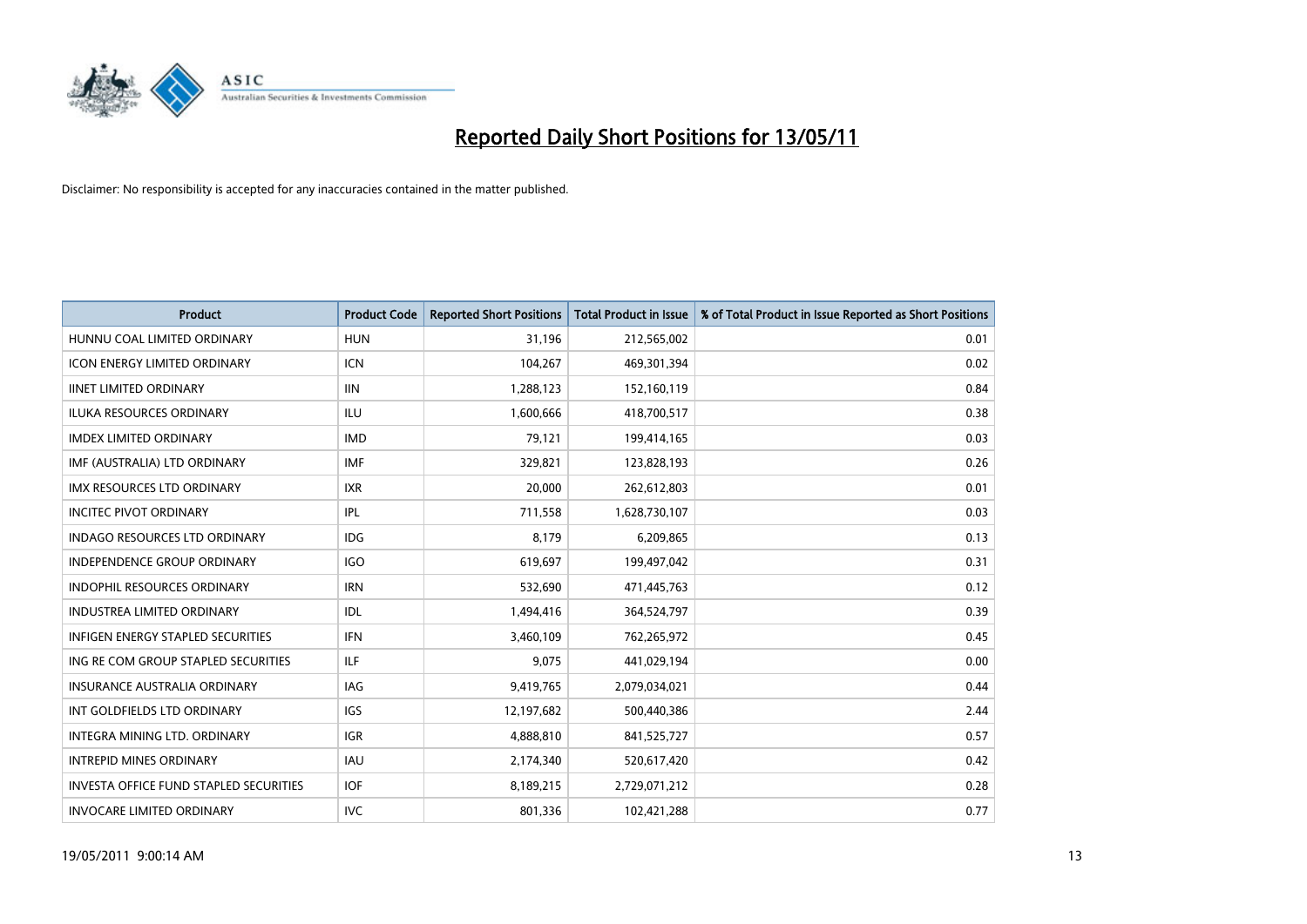

| <b>Product</b>                                  | <b>Product Code</b> | <b>Reported Short Positions</b> | <b>Total Product in Issue</b> | % of Total Product in Issue Reported as Short Positions |
|-------------------------------------------------|---------------------|---------------------------------|-------------------------------|---------------------------------------------------------|
| <b>ION LIMITED ORDINARY</b>                     | <b>ION</b>          | 164,453                         | 256,365,105                   | 0.06                                                    |
| <b>IOOF HOLDINGS LTD ORDINARY</b>               | IFL                 | 1,003,683                       | 229,794,395                   | 0.43                                                    |
| <b>IRESS MARKET TECH. ORDINARY</b>              | <b>IRE</b>          | 2,194,336                       | 126,018,142                   | 1.73                                                    |
| IRON ORE HOLDINGS ORDINARY                      | <b>IOH</b>          | 11,392                          | 139,079,674                   | 0.01                                                    |
| ISHARES MSCI AUS 200 ISHARES MSCI AUS 200       | IOZ                 | 1,780                           | 1,950,015                     | 0.09                                                    |
| <b>ISHARES MSCI EAFE CDI 1:1</b>                | <b>IVE</b>          | 1,341,533                       | 590,400,000                   | 0.23                                                    |
| ISHARES S&P 500 CDI 1:1                         | <b>IVV</b>          | 603,271                         | 116,350,000                   | 0.52                                                    |
| ISHARES S&P HIGH DIV ISHARES S&P HIGH DIV       | <b>IHD</b>          | 5,208                           | 1,700,055                     | 0.31                                                    |
| ISHARES S&P/ASX 20 ISHARES S&P/ASX20            | <b>ILC</b>          | 7,753                           | 2,175,008                     | 0.36                                                    |
| ISHARES SMALL ORDS ISHARES SMALL ORDS           | <b>ISO</b>          | 151,036                         | 5,700,000                     | 2.65                                                    |
| <b>ISOFT GROUP LIMITED ORDINARY</b>             | <b>ISF</b>          | 4,750,747                       | 1,070,595,874                 | 0.45                                                    |
| <b>IVANHOE AUSTRALIA ORDINARY</b>               | <b>IVA</b>          | 358,974                         | 418,709,553                   | 0.08                                                    |
| <b>JABIRU METALS LTD ORDINARY</b>               | <b>JML</b>          | 23,141                          | 558,654,366                   | 0.00                                                    |
| <b>JAMES HARDIE INDUST CHESS DEPOSITARY INT</b> | <b>IHX</b>          | 18,100,192                      | 436,386,587                   | 4.10                                                    |
| <b>JAMESON RESOURCES ORDINARY</b>               | <b>JAL</b>          | 1,600,000                       | 95,828,865                    | 1.67                                                    |
| <b>JB HI-FI LIMITED ORDINARY</b>                | <b>IBH</b>          | 8,800,436                       | 109,364,105                   | 8.01                                                    |
| <b>JUPITER MINES ORDINARY</b>                   | <b>IMS</b>          | 45,313                          | 1,560,335,037                 | 0.00                                                    |
| <b>KAGARA LTD ORDINARY</b>                      | KZL                 | 7,736,414                       | 708,583,835                   | 1.09                                                    |
| KANGAROO RES LTD ORDINARY                       | <b>KRL</b>          | 662,419                         | 1,129,430,012                 | 0.06                                                    |
| KAROON GAS AUSTRALIA ORDINARY                   | <b>KAR</b>          | 1,037,858                       | 221,420,769                   | 0.47                                                    |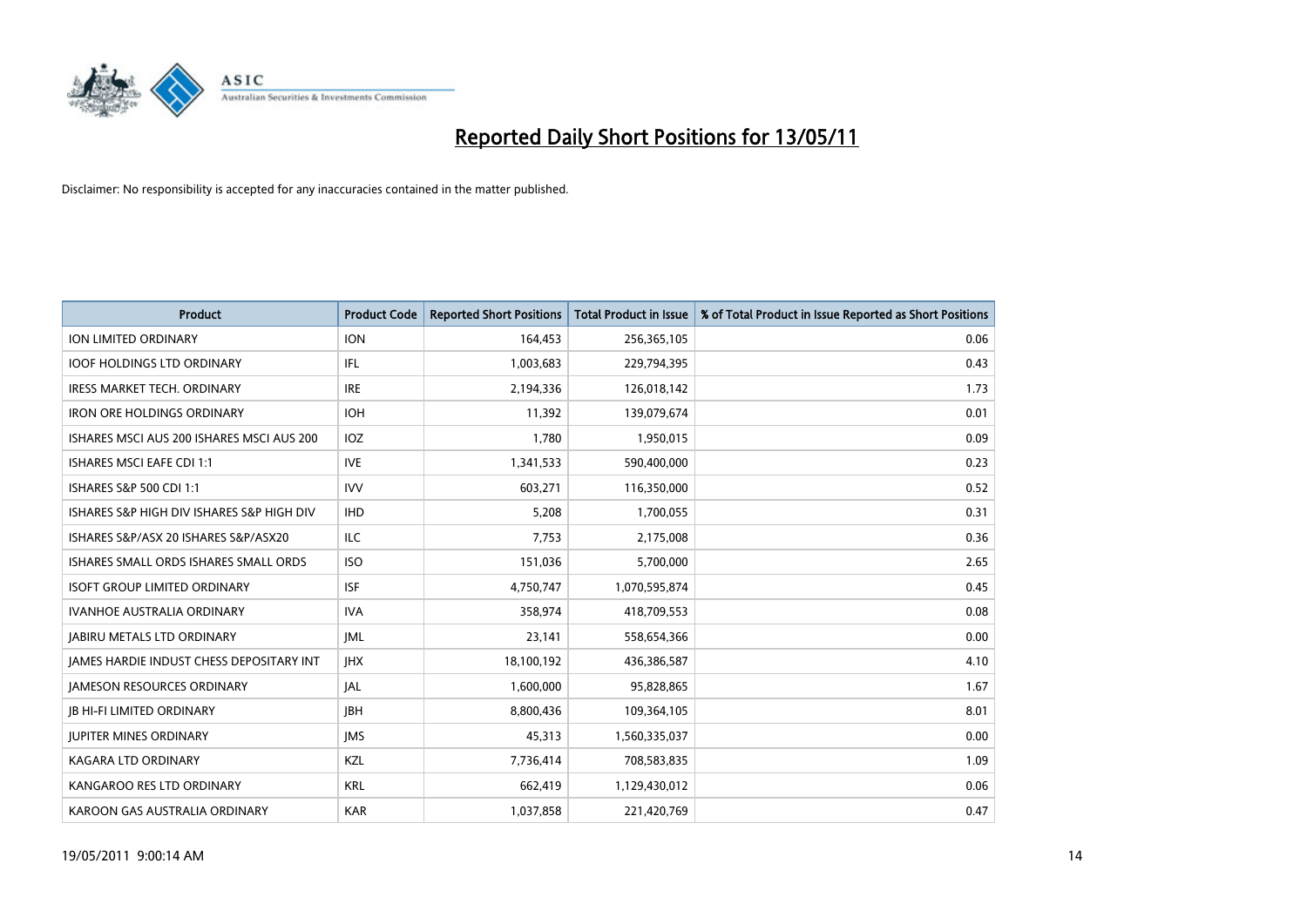

| <b>Product</b>                        | <b>Product Code</b> | <b>Reported Short Positions</b> | Total Product in Issue | % of Total Product in Issue Reported as Short Positions |
|---------------------------------------|---------------------|---------------------------------|------------------------|---------------------------------------------------------|
| KASBAH RESOURCES ORDINARY             | <b>KAS</b>          | 110,602                         | 364,262,596            | 0.03                                                    |
| KATHMANDU HOLD LTD ORDINARY           | <b>KMD</b>          | 907,978                         | 200,000,000            | 0.43                                                    |
| <b>KEYBRIDGE CAPITAL ORDINARY</b>     | <b>KBC</b>          | 5,999                           | 172,070,564            | 0.00                                                    |
| KIMBERLEY METALS LTD ORDINARY         | <b>KBL</b>          | 1,821                           | 161,976,319            | 0.00                                                    |
| KINGSGATE CONSOLID, ORDINARY          | <b>KCN</b>          | 2,204,220                       | 135,221,250            | 1.62                                                    |
| KINGSROSE MINING LTD ORDINARY         | <b>KRM</b>          | 538.953                         | 263,130,366            | 0.20                                                    |
| LEIGHTON HOLDINGS ORDINARY            | LEI                 | 8,386,445                       | 325,663,190            | 2.56                                                    |
| LEND LEASE GROUP UNIT/ORD STAPLED     | LLC                 | 3,890,516                       | 570,915,669            | 0.68                                                    |
| LINC ENERGY LTD ORDINARY              | <b>LNC</b>          | 6,172,300                       | 503,418,900            | 1.23                                                    |
| LIQUEFIED NATURAL ORDINARY            | <b>LNG</b>          | 267,190                         | 214,099,015            | 0.12                                                    |
| LYNAS CORPORATION ORDINARY            | <b>LYC</b>          | 26,613,296                      | 1,690,819,142          | 1.59                                                    |
| MACARTHUR COAL ORDINARY               | <b>MCC</b>          | 3,745,211                       | 302,092,343            | 1.22                                                    |
| <b>MACMAHON HOLDINGS ORDINARY</b>     | <b>MAH</b>          | 9,769,608                       | 733,711,705            | 1.33                                                    |
| MACQ ATLAS ROADS GRP ORDINARY STAPLED | <b>MOA</b>          | 5,602,268                       | 452,345,907            | 1.23                                                    |
| MACQUARIE GROUP LTD ORDINARY          | MQG                 | 2,893,605                       | 346,814,961            | 0.82                                                    |
| MAGMA METALS LTD. ORDINARY            | <b>MMW</b>          | 29.500                          | 223,351,923            | 0.01                                                    |
| <b>MANTRA RESOURCES ORDINARY</b>      | <b>MRU</b>          | 123,007                         | 135,326,194            | 0.08                                                    |
| MAP GROUP STAPLED US PROHIBIT.        | <b>MAP</b>          | 3,496,716                       | 1,861,210,782          | 0.18                                                    |
| MARENGO MINING ORDINARY               | <b>MGO</b>          | 59,110                          | 995,068,613            | 0.01                                                    |
| MARYBOROUGH SUGAR ORDINARY            | <b>MSF</b>          | 24,393                          | 69,165,378             | 0.04                                                    |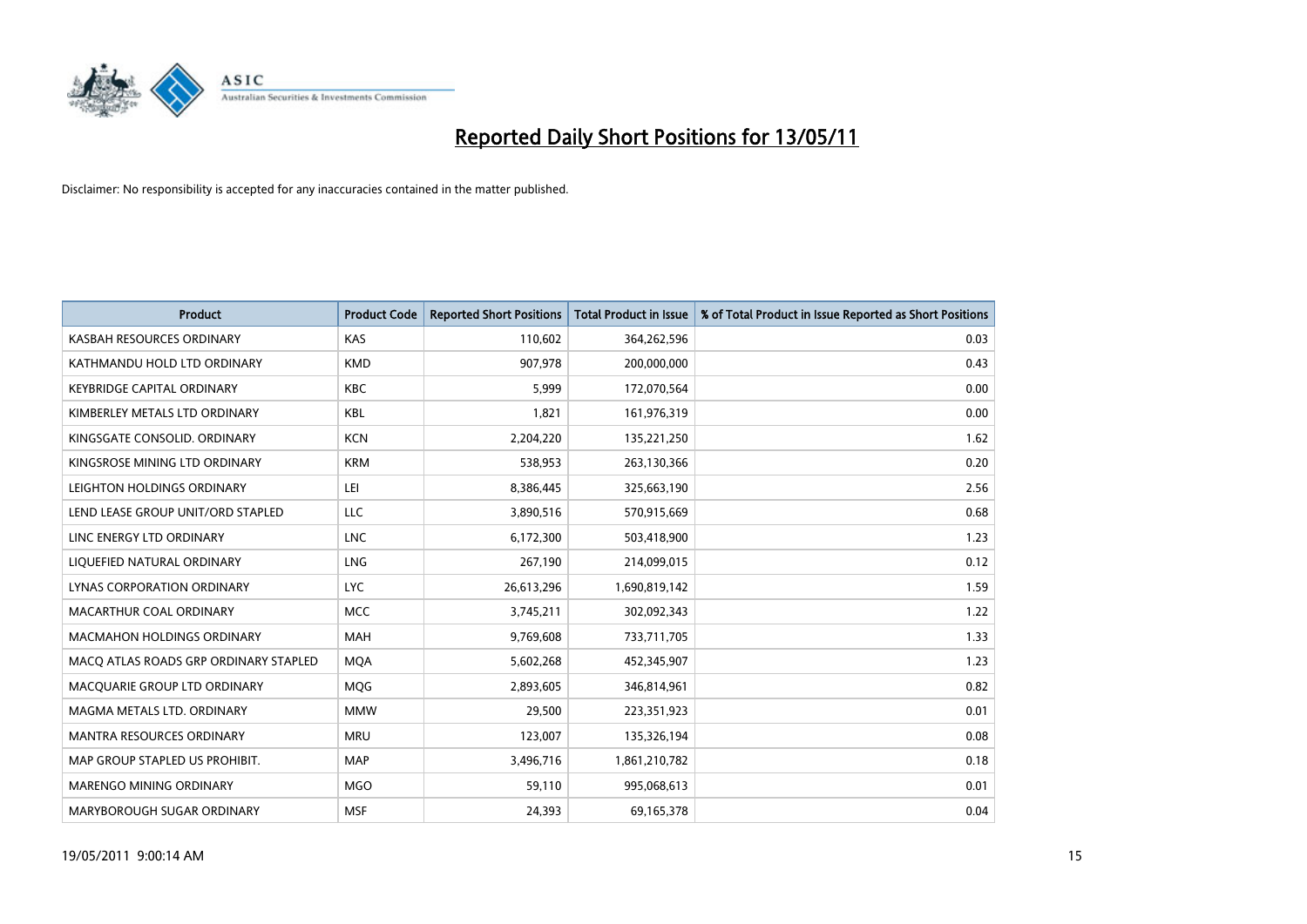

| <b>Product</b>                       | <b>Product Code</b> | <b>Reported Short Positions</b> | <b>Total Product in Issue</b> | % of Total Product in Issue Reported as Short Positions |
|--------------------------------------|---------------------|---------------------------------|-------------------------------|---------------------------------------------------------|
| <b>MATRIX C &amp; E LTD ORDINARY</b> | <b>MCE</b>          | 177,440                         | 76,514,098                    | 0.22                                                    |
| MCMILLAN SHAKESPEARE ORDINARY        | <b>MMS</b>          | 53,768                          | 68,067,560                    | 0.07                                                    |
| MCPHERSON'S LTD ORDINARY             | <b>MCP</b>          | 216,965                         | 72,401,758                    | 0.30                                                    |
| MEDUSA MINING LTD ORDINARY           | <b>MML</b>          | 2,155,553                       | 188,233,911                   | 1.14                                                    |
| MELBOURNE IT LIMITED ORDINARY        | MLB                 | 180,616                         | 80,662,621                    | 0.23                                                    |
| MEO AUSTRALIA LTD ORDINARY           | <b>MEO</b>          | 5,677,239                       | 539,913,260                   | 1.04                                                    |
| <b>MERMAID MARINE ORDINARY</b>       | <b>MRM</b>          | 1,051,602                       | 215,166,086                   | 0.47                                                    |
| MESOBLAST LIMITED ORDINARY           | <b>MSB</b>          | 1,944,898                       | 279,733,562                   | 0.71                                                    |
| METALS X LIMITED ORDINARY            | <b>MLX</b>          | 326,940                         | 1,365,661,782                 | 0.03                                                    |
| METCASH LIMITED ORDINARY             | <b>MTS</b>          | 18,835,769                      | 768,853,644                   | 2.44                                                    |
| METGASCO LIMITED ORDINARY            | <b>MEL</b>          | 235,435                         | 252,710,972                   | 0.09                                                    |
| METMINCO LIMITED ORDINARY            | <b>MNC</b>          | 3,709,681                       | 1,397,720,365                 | 0.25                                                    |
| MHM METALS LIMITED ORDINARY          | <b>MHM</b>          | 23,769                          | 101,415,410                   | 0.02                                                    |
| MICLYN EXP OFFSHR ORDINARY           | <b>MIO</b>          | 471,341                         | 274,618,684                   | 0.16                                                    |
| MINARA RESOURCES ORDINARY            | <b>MRE</b>          | 8,710,761                       | 1,169,424,487                 | 0.74                                                    |
| MINCOR RESOURCES NL ORDINARY         | <b>MCR</b>          | 1,204,750                       | 200,608,804                   | 0.60                                                    |
| MINEMAKERS LIMITED ORDINARY          | <b>MAK</b>          | 71,627                          | 227,003,950                   | 0.03                                                    |
| MINERAL DEPOSITS ORDINARY            | <b>MDL</b>          | 400,534                         | 60,768,582                    | 0.65                                                    |
| MINERAL RESOURCES, ORDINARY          | <b>MIN</b>          | 596,536                         | 169,123,017                   | 0.35                                                    |
| MIRABELA NICKEL LTD ORDINARY         | <b>MBN</b>          | 12,905,246                      | 491,561,237                   | 2.62                                                    |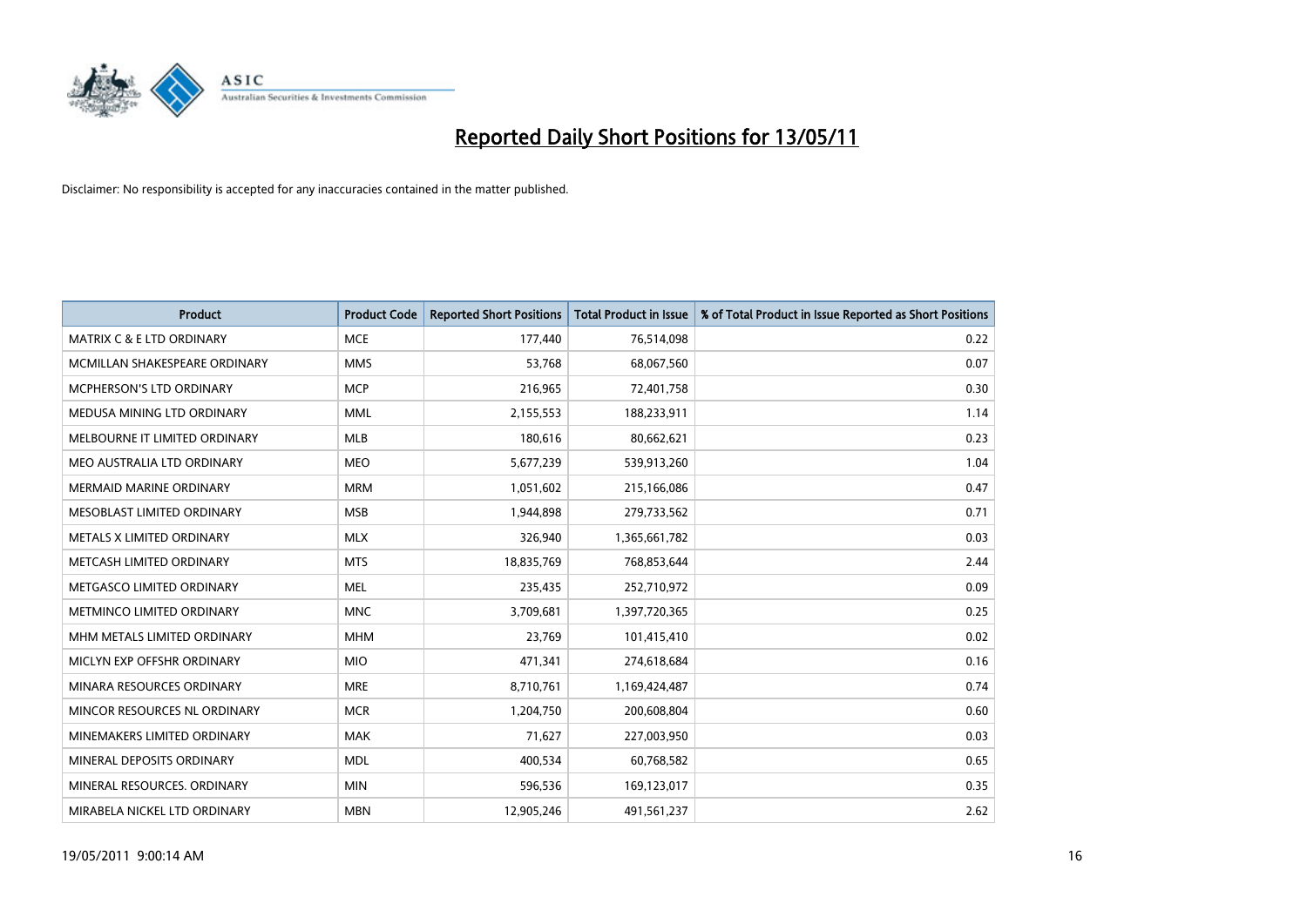

| <b>Product</b>                     | <b>Product Code</b> | <b>Reported Short Positions</b> | <b>Total Product in Issue</b> | % of Total Product in Issue Reported as Short Positions |
|------------------------------------|---------------------|---------------------------------|-------------------------------|---------------------------------------------------------|
| MIRVAC GROUP STAPLED SECURITIES    | <b>MGR</b>          | 19,367,140                      | 3,416,924,188                 | 0.54                                                    |
| MOLOPO ENERGY LTD ORDINARY         | <b>MPO</b>          | 1,381,619                       | 250,972,584                   | 0.54                                                    |
| <b>MONADELPHOUS GROUP ORDINARY</b> | <b>MND</b>          | 634.988                         | 87,576,827                    | 0.73                                                    |
| <b>MOUNT GIBSON IRON ORDINARY</b>  | <b>MGX</b>          | 5,850,885                       | 1,082,570,693                 | 0.52                                                    |
| MULTIPLEX SITES SITES              | <b>MXUPA</b>        | 36                              | 4,500,000                     | 0.00                                                    |
| MURCHISON METALS LTD ORDINARY      | <b>MMX</b>          | 14,350,632                      | 435,884,268                   | 3.30                                                    |
| <b>MYER HOLDINGS LTD ORDINARY</b>  | <b>MYR</b>          | 11,887,041                      | 582,947,884                   | 2.03                                                    |
| <b>MYSTATE LIMITED ORDINARY</b>    | <b>MYS</b>          | 1,400                           | 67,439,158                    | 0.00                                                    |
| NATIONAL AUST. BANK ORDINARY       | <b>NAB</b>          | 15,320,678                      | 2,169,658,383                 | 0.67                                                    |
| NATURAL FUEL LIMITED ORDINARY      | <b>NFL</b>          |                                 | 721,912                       | 0.00                                                    |
| NAVITAS LIMITED ORDINARY           | <b>NVT</b>          | 2,430,039                       | 369,358,564                   | 0.65                                                    |
| NEPTUNE MARINE ORDINARY            | <b>NMS</b>          | 700,073                         | 1,747,612,299                 | 0.04                                                    |
| NEW HOPE CORPORATION ORDINARY      | <b>NHC</b>          | 653,705                         | 830,230,549                   | 0.08                                                    |
| NEWCREST MINING ORDINARY           | <b>NCM</b>          | 2,986,468                       | 765,407,334                   | 0.37                                                    |
| NEWS CORP A NON-VOTING CDI         | <b>NWSLV</b>        | 1,277,540                       | 1,829,766,838                 | 0.07                                                    |
| NEWS CORP B VOTING CDI             | <b>NWS</b>          | 2,382,284                       | 798,520,953                   | 0.28                                                    |
| NEXBIS LIMITED ORDINARY            | <b>NBS</b>          | 63,733                          | 798,356,704                   | 0.01                                                    |
| NEXUS ENERGY LIMITED ORDINARY      | <b>NXS</b>          | 26,660,037                      | 1,162,462,245                 | 2.29                                                    |
| NIB HOLDINGS LIMITED ORDINARY      | <b>NHF</b>          | 256,699                         | 466,765,752                   | 0.05                                                    |
| NICK SCALI LIMITED ORDINARY        | <b>NCK</b>          | 36,152                          | 81,000,000                    | 0.04                                                    |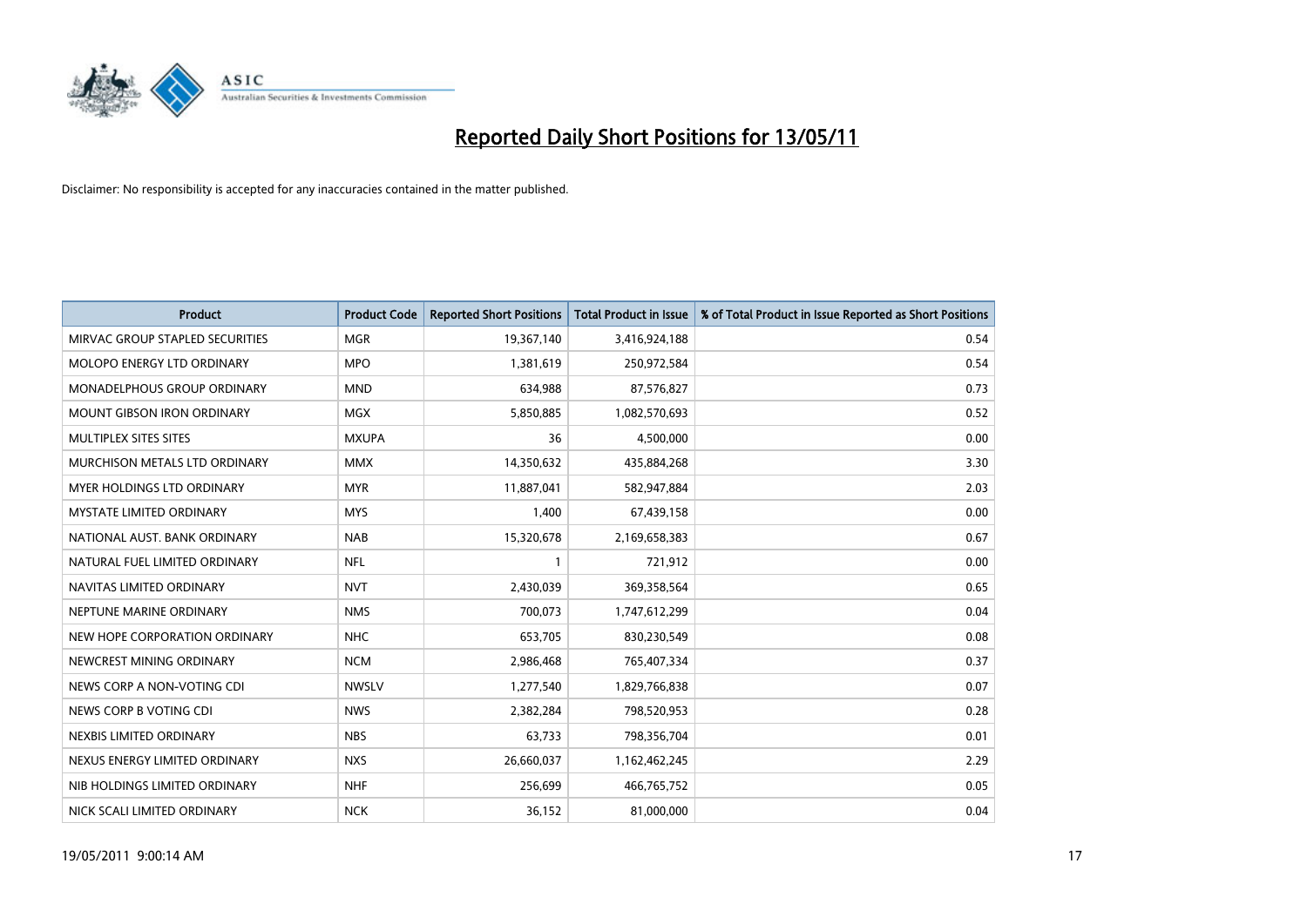

| <b>Product</b>                        | <b>Product Code</b> | <b>Reported Short Positions</b> | <b>Total Product in Issue</b> | % of Total Product in Issue Reported as Short Positions |
|---------------------------------------|---------------------|---------------------------------|-------------------------------|---------------------------------------------------------|
| NIDO PETROLEUM ORDINARY               | <b>NDO</b>          | 873,019                         | 1,373,822,119                 | 0.05                                                    |
| NKWE PLATINUM 10C US COMMON           | <b>NKP</b>          | 191,874                         | 559,651,184                   | 0.03                                                    |
| NOBLE MINERAL RES ORDINARY            | <b>NMG</b>          | 872,444                         | 383,573,630                   | 0.23                                                    |
| NORTHERN CREST ORDINARY               | <b>NOC</b>          | 24,345                          | 133,484,723                   | 0.02                                                    |
| NORTHERN IRON LTD ORDINARY            | <b>NFE</b>          | 1,153,849                       | 336,084,863                   | 0.34                                                    |
| NRW HOLDINGS LIMITED ORDINARY         | <b>NWH</b>          | 412,594                         | 276,770,445                   | 0.14                                                    |
| NSL CONSOLIDATED LTD ORDINARY         | <b>NSL</b>          | 101,269                         | 270,661,373                   | 0.03                                                    |
| NUFARM LIMITED ORDINARY               | <b>NUF</b>          | 6,306,625                       | 261,833,005                   | 2.39                                                    |
| <b>OAKTON LIMITED ORDINARY</b>        | <b>OKN</b>          | 688,260                         | 93,800,235                    | 0.74                                                    |
| OCEANAGOLD CORP. CHESS DEPOSITARY INT | <b>OGC</b>          | 1,068,895                       | 262,180,388                   | 0.41                                                    |
| OCEANIA CAPITAL LTD ORDINARY          | <b>OCP</b>          | 2,500                           | 91,921,295                    | 0.00                                                    |
| OIL SEARCH LTD ORDINARY               | OSH                 | 10,811,028                      | 1,320,648,378                 | 0.80                                                    |
| OILEX LTD ORDINARY                    | <b>OEX</b>          | 63,746                          | 253,274,885                   | 0.03                                                    |
| OM HOLDINGS LIMITED ORDINARY          | <b>OMH</b>          | 7,233,525                       | 504,105,150                   | 1.44                                                    |
| <b>ONESTEEL LIMITED ORDINARY</b>      | OST                 | 15,360,478                      | 1,338,106,652                 | 1.13                                                    |
| ORICA LIMITED ORDINARY                | ORI                 | 3,296,990                       | 363,223,767                   | 0.87                                                    |
| ORIGIN ENERGY ORDINARY                | ORG                 | 2,394,201                       | 1,064,379,759                 | 0.20                                                    |
| OROCOBRE LIMITED ORDINARY             | <b>ORE</b>          | 72,426                          | 102,813,894                   | 0.07                                                    |
| OROTONGROUP LIMITED ORDINARY          | ORL                 | 22,803                          | 40,880,902                    | 0.05                                                    |
| OTTO ENERGY LIMITED ORDINARY          | <b>OEL</b>          | 109,204                         | 1,134,540,071                 | 0.01                                                    |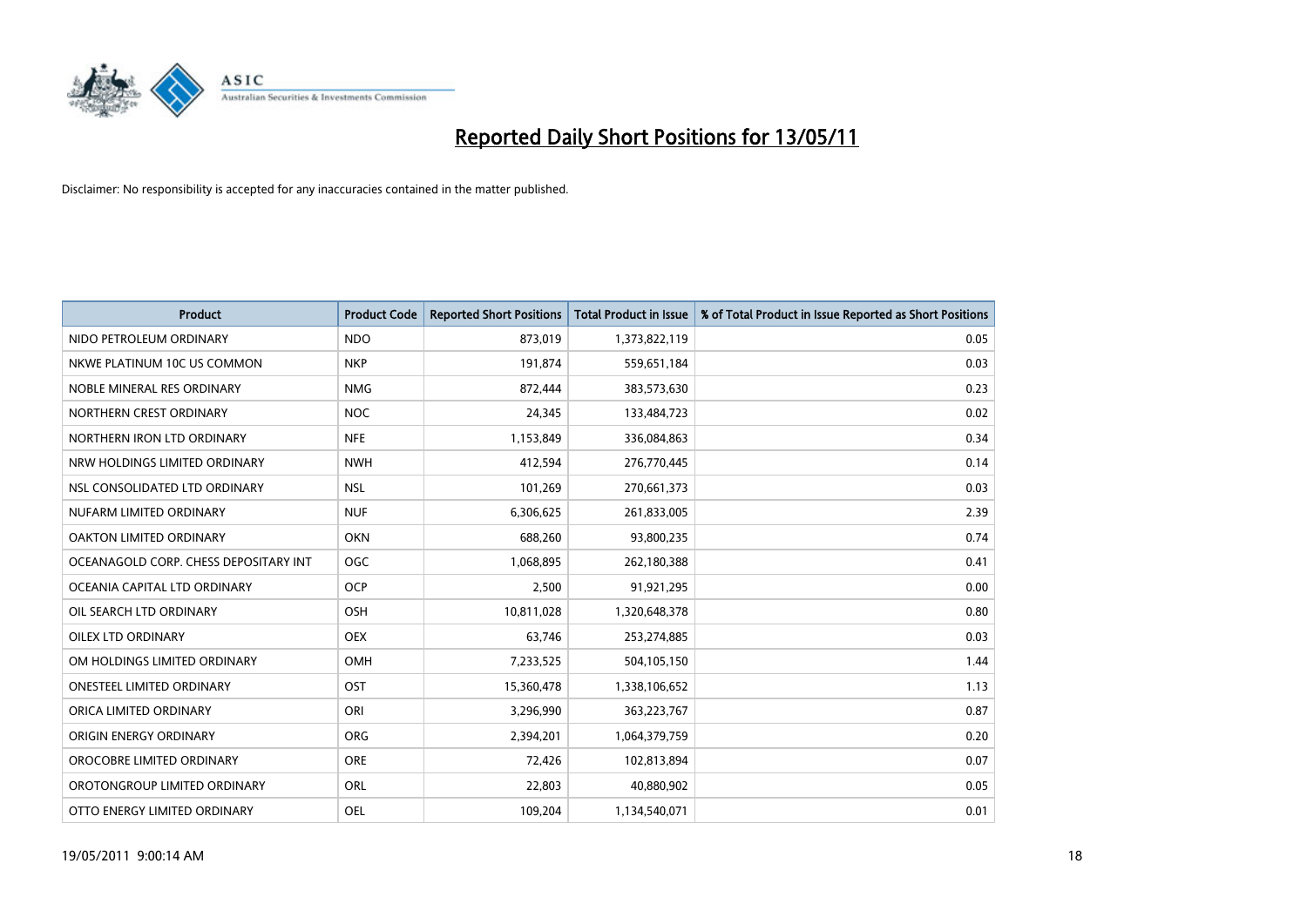

| <b>Product</b>                | <b>Product Code</b> | <b>Reported Short Positions</b> | <b>Total Product in Issue</b> | % of Total Product in Issue Reported as Short Positions |
|-------------------------------|---------------------|---------------------------------|-------------------------------|---------------------------------------------------------|
| <b>OZ MINERALS ORDINARY</b>   | OZL                 | 20,024,833                      | 3,238,546,504                 | 0.61                                                    |
| PACIFIC BRANDS ORDINARY       | <b>PBG</b>          | 7,100,053                       | 931,386,248                   | 0.77                                                    |
| PALADIN ENERGY LTD ORDINARY   | PDN                 | 16,864,117                      | 777,698,217                   | 2.19                                                    |
| PANAUST LIMITED ORDINARY      | <b>PNA</b>          | 17,007,338                      | 2,965,008,426                 | 0.58                                                    |
| PANORAMIC RESOURCES ORDINARY  | PAN                 | 981,685                         | 207,050,710                   | 0.47                                                    |
| PAPERLINX LIMITED ORDINARY    | <b>PPX</b>          | 18,346,948                      | 603,580,761                   | 3.04                                                    |
| PAPILLON RES LTD ORDINARY     | PIR                 | 115,487                         | 190,812,855                   | 0.06                                                    |
| PATTIES FOODS LTD ORDINARY    | PFL                 |                                 | 138,989,223                   | 0.00                                                    |
| PEET LIMITED ORDINARY         | <b>PPC</b>          | 93,645                          | 303,854,244                   | 0.03                                                    |
| PENINSULA ENERGY LTD ORDINARY | <b>PEN</b>          | 285,000                         | 2,087,215,700                 | 0.01                                                    |
| PERILYA LIMITED ORDINARY      | PEM                 | 547,142                         | 526,075,563                   | 0.11                                                    |
| PERPETUAL LIMITED ORDINARY    | <b>PPT</b>          | 2,438,529                       | 44,669,352                    | 5.46                                                    |
| PERSEUS MINING LTD ORDINARY   | PRU                 | 4,489,973                       | 424,017,088                   | 1.05                                                    |
| PETSEC ENERGY ORDINARY        | <b>PSA</b>          | 223,332                         | 231,283,622                   | 0.10                                                    |
| PHARMAXIS LTD ORDINARY        | <b>PXS</b>          | 1,011,271                       | 228,290,309                   | 0.43                                                    |
| PHOTON GROUP LTD ORDINARY     | PGA                 | 250,510                         | 1,540,886,866                 | 0.02                                                    |
| PLATINUM ASSET ORDINARY       | <b>PTM</b>          | 6,853,887                       | 561,347,878                   | 1.21                                                    |
| PLATINUM AUSTRALIA ORDINARY   | PLA                 | 5,294,990                       | 392,430,039                   | 1.36                                                    |
| PLATINUM CAPITAL LTD ORDINARY | <b>PMC</b>          |                                 | 164,959,410                   | 0.00                                                    |
| PMP LIMITED ORDINARY          | <b>PMP</b>          | 338,686                         | 332,676,960                   | 0.10                                                    |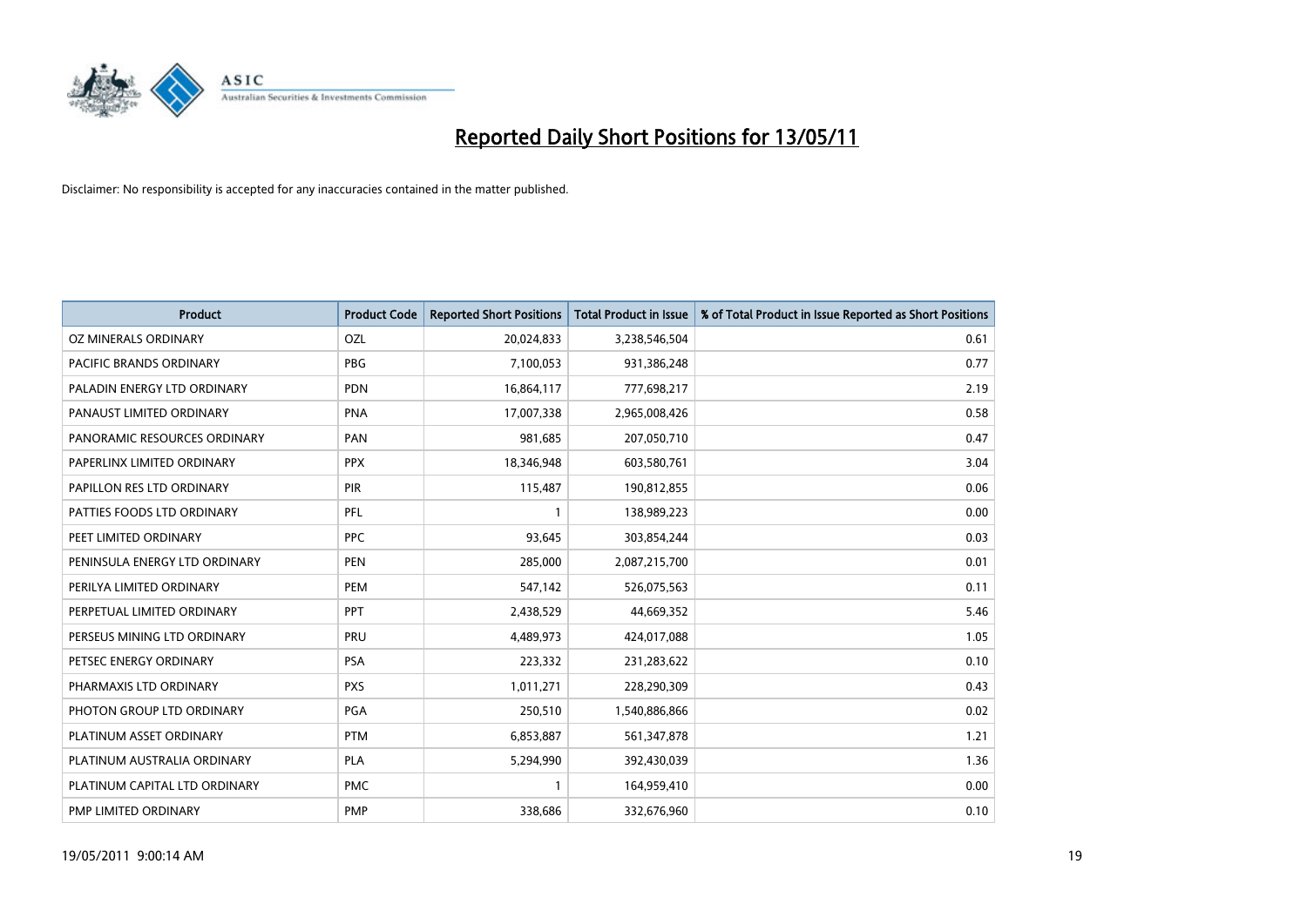

| <b>Product</b>                       | <b>Product Code</b> | <b>Reported Short Positions</b> | <b>Total Product in Issue</b> | % of Total Product in Issue Reported as Short Positions |
|--------------------------------------|---------------------|---------------------------------|-------------------------------|---------------------------------------------------------|
| PORT BOUVARD LIMITED ORDINARY        | PBD                 | 6,754                           | 593,868,295                   | 0.00                                                    |
| PRANA BIOTECHNOLOGY ORDINARY         | PBT                 | 589,790                         | 269,292,203                   | 0.22                                                    |
| PREMIER INVESTMENTS ORDINARY         | <b>PMV</b>          | 667,549                         | 155,062,831                   | 0.43                                                    |
| PRIMA BIOMED LTD ORDINARY            | PRR                 | 198,911                         | 813,622,746                   | 0.02                                                    |
| PRIMARY HEALTH CARE ORDINARY         | PRY                 | 9,325,933                       | 497,349,803                   | 1.86                                                    |
| PRIME INFR GROUP. STAPLED SECURITIES | PIH                 | 308,735                         | 351,776,795                   | 0.09                                                    |
| PRIME MEDIA GRP LTD ORDINARY         | PRT                 | 14,825                          | 366,330,303                   | 0.00                                                    |
| PROGEN PHARMACEUTIC ORDINARY         | PGL                 | 151,596                         | 24,709,097                    | 0.61                                                    |
| PROGRAMMED ORDINARY                  | <b>PRG</b>          | 531,262                         | 118,169,908                   | 0.45                                                    |
| PSIVIDA CORP CDI 1:1                 | <b>PVA</b>          | 6,878                           | 8,891,730                     | 0.08                                                    |
| <b>QANTAS AIRWAYS ORDINARY</b>       | QAN                 | 36,230,980                      | 2,265,123,620                 | 1.59                                                    |
| OBE INSURANCE GROUP ORDINARY         | OBE                 | 16,507,755                      | 1,092,653,182                 | 1.49                                                    |
| OR NATIONAL LIMITED ORDINARY         | <b>ORN</b>          | 17,932,536                      | 2,440,000,000                 | 0.72                                                    |
| <b>QUBE LOGISTICS ORDINARY UNITS</b> | QUB                 | 18,373,213                      | 610,839,329                   | 3.01                                                    |
| RAMELIUS RESOURCES ORDINARY          | <b>RMS</b>          | 159,091                         | 291,767,215                   | 0.05                                                    |
| RAMSAY HEALTH CARE ORDINARY          | <b>RHC</b>          | 2,261,467                       | 202,081,252                   | 1.10                                                    |
| <b>RCR TOMLINSON ORDINARY</b>        | <b>RCR</b>          | 68,067                          | 131,897,672                   | 0.05                                                    |
| <b>REA GROUP ORDINARY</b>            | <b>REA</b>          | 79,308                          | 130,401,680                   | 0.05                                                    |
| <b>RECKON LIMITED ORDINARY</b>       | <b>RKN</b>          | 6,102                           | 133,384,060                   | 0.00                                                    |
| <b>RED FORK ENERGY ORDINARY</b>      | <b>RFE</b>          | 7,696                           | 254,144,853                   | 0.00                                                    |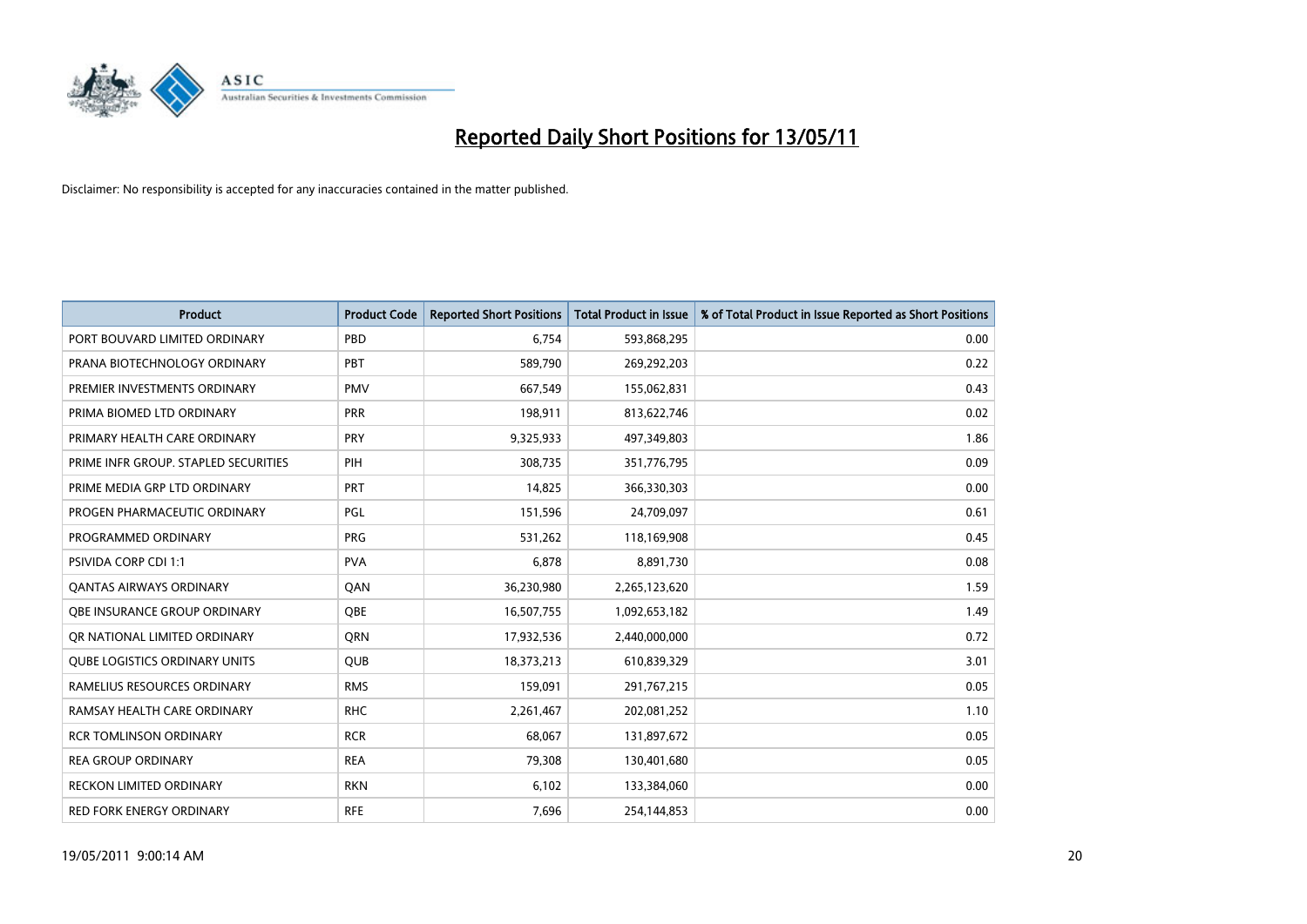

| <b>Product</b>                       | <b>Product Code</b> | <b>Reported Short Positions</b> | <b>Total Product in Issue</b> | % of Total Product in Issue Reported as Short Positions |
|--------------------------------------|---------------------|---------------------------------|-------------------------------|---------------------------------------------------------|
| RED OCTOBER RES LTD ORDINARY         | <b>ROS</b>          | 109,001                         | 25,800,000                    | 0.42                                                    |
| <b>REDFLEX HOLDINGS ORDINARY</b>     | <b>RDF</b>          | 500,000                         | 110,345,599                   | 0.45                                                    |
| <b>REED RESOURCES LTD ORDINARY</b>   | <b>RDR</b>          | 361,449                         | 262,237,201                   | 0.14                                                    |
| REGIS RESOURCES ORDINARY             | <b>RRL</b>          | 2,383,267                       | 431,217,041                   | 0.55                                                    |
| RESMED INC CDI 10:1                  | <b>RMD</b>          | 10,973,654                      | 1,534,676,730                 | 0.70                                                    |
| <b>RESOLUTE MINING ORDINARY</b>      | <b>RSG</b>          | 4,809,875                       | 467,618,520                   | 1.03                                                    |
| <b>RESOURCE GENERATION ORDINARY</b>  | <b>RES</b>          | 214,311                         | 250,200,530                   | 0.08                                                    |
| REVERSE CORP LIMITED ORDINARY        | <b>REF</b>          | 25,141                          | 92,382,175                    | 0.03                                                    |
| <b>REX MINERALS LIMITED ORDINARY</b> | <b>RXM</b>          | 263,353                         | 151,438,879                   | 0.16                                                    |
| <b>RHG LIMITED ORDINARY</b>          | <b>RHG</b>          | 256,203                         | 318,745,978                   | 0.07                                                    |
| <b>RIDLEY CORPORATION ORDINARY</b>   | <b>RIC</b>          | 794,920                         | 307,817,071                   | 0.27                                                    |
| RIO TINTO LIMITED ORDINARY           | <b>RIO</b>          | 16,243,781                      | 435,758,720                   | 3.72                                                    |
| <b>RIVERCITY MOTORWAY STAPLED</b>    | <b>RCY</b>          | 132.000                         | 957,010,115                   | 0.01                                                    |
| RIVERSDALE MINING ORDINARY           | <b>RIV</b>          | 25,267                          | 244,431,186                   | 0.01                                                    |
| ROBUST RESOURCES ORDINARY            | <b>ROL</b>          | 1,132,243                       | 84,944,097                    | 1.34                                                    |
| ROC OIL COMPANY ORDINARY             | <b>ROC</b>          | 6,178,606                       | 713,154,560                   | 0.85                                                    |
| SAI GLOBAL LIMITED ORDINARY          | SAI                 | 236,236                         | 199,552,155                   | 0.11                                                    |
| SALMAT LIMITED ORDINARY              | <b>SLM</b>          | 144,481                         | 159,775,299                   | 0.09                                                    |
| SAMSON OIL & GAS LTD ORDINARY        | <b>SSN</b>          | 3,192,995                       | 1,727,080,909                 | 0.19                                                    |
| SANDFIRE RESOURCES ORDINARY          | <b>SFR</b>          | 2,253,737                       | 148,384,969                   | 1.51                                                    |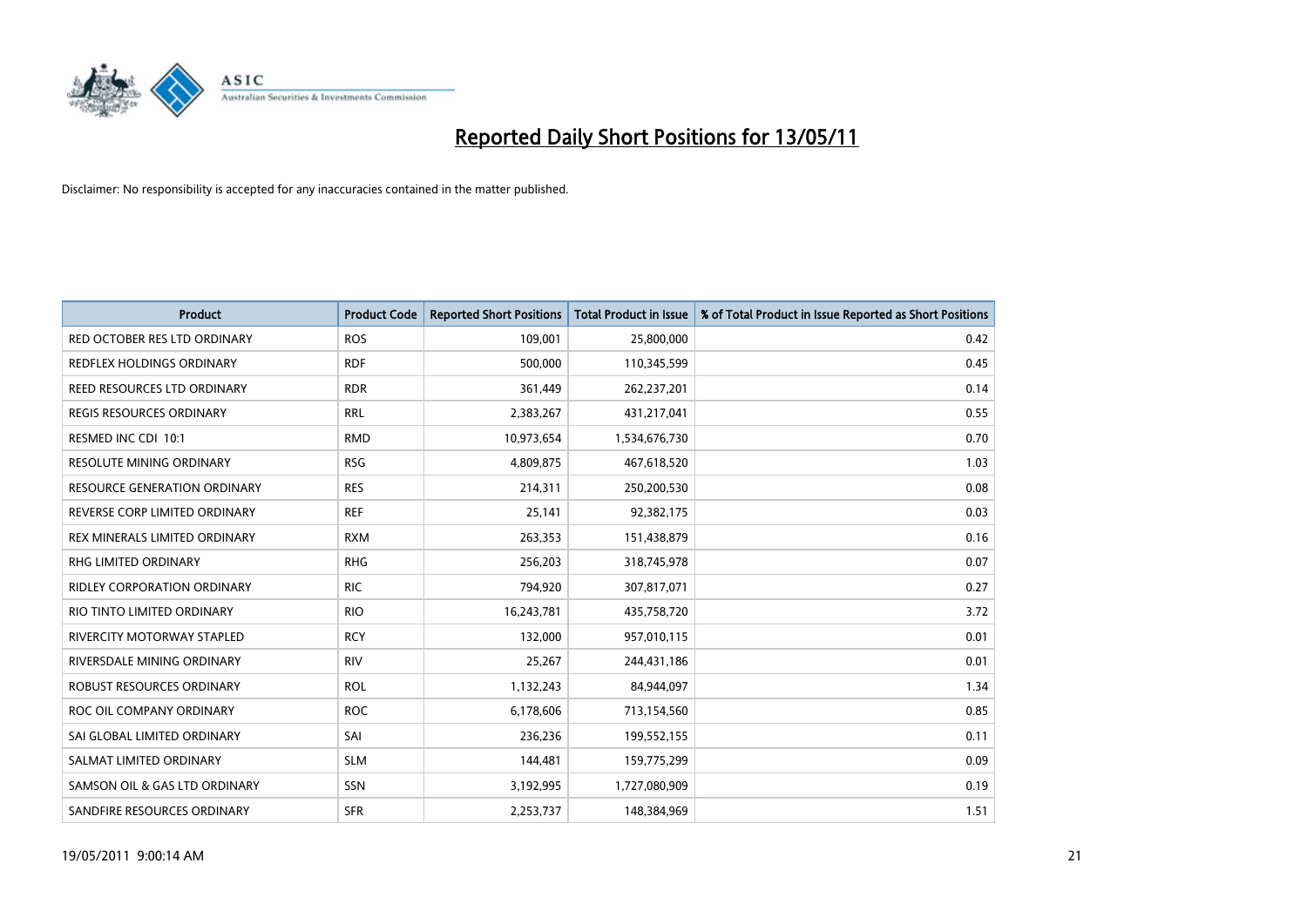

| <b>Product</b>                           | <b>Product Code</b> | <b>Reported Short Positions</b> | Total Product in Issue | % of Total Product in Issue Reported as Short Positions |
|------------------------------------------|---------------------|---------------------------------|------------------------|---------------------------------------------------------|
| <b>SANTOS LTD ORDINARY</b>               | <b>STO</b>          | 4,785,537                       | 877,955,664            | 0.54                                                    |
| SARACEN MINERAL ORDINARY                 | <b>SAR</b>          | 430,744                         | 492,151,415            | 0.08                                                    |
| SEDGMAN LIMITED ORDINARY                 | <b>SDM</b>          | 385,854                         | 209,752,689            | 0.18                                                    |
| SEEK LIMITED ORDINARY                    | <b>SEK</b>          | 8,510,645                       | 336,584,488            | 2.55                                                    |
| SELECT HARVESTS ORDINARY                 | <b>SHV</b>          | 139,492                         | 56,226,960             | 0.25                                                    |
| SENETAS CORPORATION ORDINARY             | <b>SEN</b>          | 756,999                         | 463,105,195            | 0.16                                                    |
| SENEX ENERGY LIMITED ORDINARY            | SXY                 | 117,339                         | 744,320,231            | 0.02                                                    |
| SERVCORP LIMITED ORDINARY                | SRV                 | 86,284                          | 98,440,807             | 0.09                                                    |
| SERVICE STREAM ORDINARY                  | <b>SSM</b>          | 344,663                         | 283,418,867            | 0.12                                                    |
| SEVEN GROUP HOLDINGS ORDINARY            | <b>SVW</b>          | 655,117                         | 305,910,281            | 0.20                                                    |
| SEVEN WEST MEDIA LTD ORDINARY            | <b>SWM</b>          | 5,981,014                       | 610,327,899            | 0.98                                                    |
| SIGMA PHARMACEUTICAL ORDINARY            | SIP                 | 18,898,863                      | 1,178,626,572          | 1.58                                                    |
| SIGNATURE METALS LTD ORDINARY            | <b>SBL</b>          | 383,956                         | 2,351,804,534          | 0.02                                                    |
| SILEX SYSTEMS ORDINARY                   | <b>SLX</b>          | 505,285                         | 170,128,997            | 0.29                                                    |
| SILVER LAKE RESOURCE ORDINARY            | <b>SLR</b>          | 33,561                          | 178,882,838            | 0.01                                                    |
| SIMS METAL MGMT LTD ORDINARY             | SGM                 | 3,400,698                       | 205,393,914            | 1.66                                                    |
| SINGAPORE TELECOMM. CHESS DEPOSITARY INT | SGT                 | 6,295,666                       | 234,092,504            | 2.70                                                    |
| SKILLED GROUP LTD ORDINARY               | <b>SKE</b>          | 62,373                          | 233,089,776            | 0.02                                                    |
| SKY CITY ENTERTAIN, ORDINARY             | <b>SKC</b>          | 69,511                          | 576,958,340            | 0.01                                                    |
| <b>SLATER &amp; GORDON ORDINARY</b>      | SGH                 | 6,515                           | 149,320,168            | 0.00                                                    |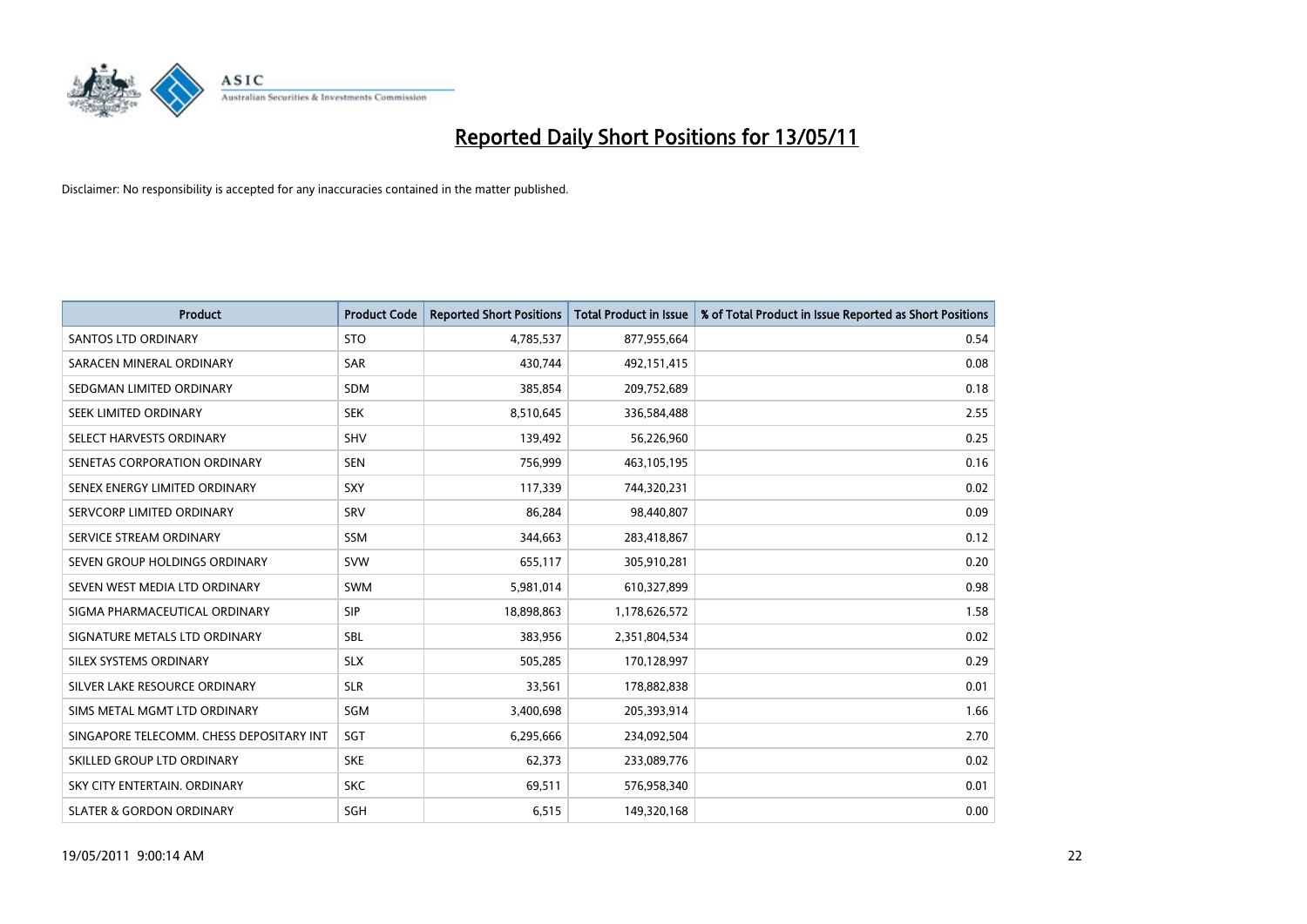

| <b>Product</b>                           | <b>Product Code</b> | <b>Reported Short Positions</b> | <b>Total Product in Issue</b> | % of Total Product in Issue Reported as Short Positions |
|------------------------------------------|---------------------|---------------------------------|-------------------------------|---------------------------------------------------------|
| SMS MANAGEMENT, ORDINARY                 | <b>SMX</b>          | 109,951                         | 67,661,358                    | 0.15                                                    |
| SONIC HEALTHCARE ORDINARY                | <b>SHL</b>          | 5,834,244                       | 388,429,875                   | 1.49                                                    |
| SOUL PATTINSON (W.H) ORDINARY            | SOL                 | 31,926                          | 238,640,580                   | 0.01                                                    |
| SP AUSNET STAPLED SECURITIES             | <b>SPN</b>          | 5,407,011                       | 2,795,115,439                 | 0.19                                                    |
| SPARK INFRASTRUCTURE STAPLED NOTE & UNIT | SKI                 | 17,638,506                      | 1,326,734,264                 | 1.33                                                    |
| SPDR 200 FUND ETF UNITS                  | STW                 | 8                               | 50,339,159                    | 0.00                                                    |
| SPECIALTY FASHION ORDINARY               | <b>SFH</b>          | 570,207                         | 191,686,122                   | 0.30                                                    |
| SPHERE MINERALS LTD ORDINARY             | <b>SPH</b>          | 1,284                           | 171,348,151                   | 0.00                                                    |
| SPOTLESS GROUP LTD ORDINARY              | <b>SPT</b>          | 1,988,948                       | 262,766,725                   | 0.74                                                    |
| ST BARBARA LIMITED ORDINARY              | SBM                 | 6,643,512                       | 325,615,389                   | 2.05                                                    |
| STAGING CONNECTIONS ORDINARY             | <b>STG</b>          | 2,917,189                       | 78,317,726                    | 3.72                                                    |
| STANMORE COAL LTD ORDINARY               | <b>SMR</b>          | 80,440                          | 88,270,738                    | 0.09                                                    |
| STARPHARMA HOLDINGS ORDINARY             | SPL                 | 294,510                         | 247,402,721                   | 0.12                                                    |
| STH AMERICAN COR LTD ORDINARY            | SAY                 | 9,200                           | 245,846,493                   | 0.00                                                    |
| STH CRS ELECT ENGNR ORDINARY             | <b>SXE</b>          | 72,392                          | 142,678,939                   | 0.05                                                    |
| STHN CROSS MEDIA ORDINARY                | SXL                 | 3,800,682                       | 651,086,366                   | 0.57                                                    |
| STOCKLAND UNITS/ORD STAPLED              | SGP                 | 10,294,103                      | 2,383,036,717                 | 0.42                                                    |
| STRAITS RES LTD. ORDINARY                | SRQ                 | 7,754,210                       | 324,655,749                   | 2.38                                                    |
| STW COMMUNICATIONS ORDINARY              | SGN                 | 288,045                         | 364,310,964                   | 0.07                                                    |
| SUNCORP GROUP LTD ORDINARY               | <b>SUN</b>          | 8,724,016                       | 1,286,600,980                 | 0.66                                                    |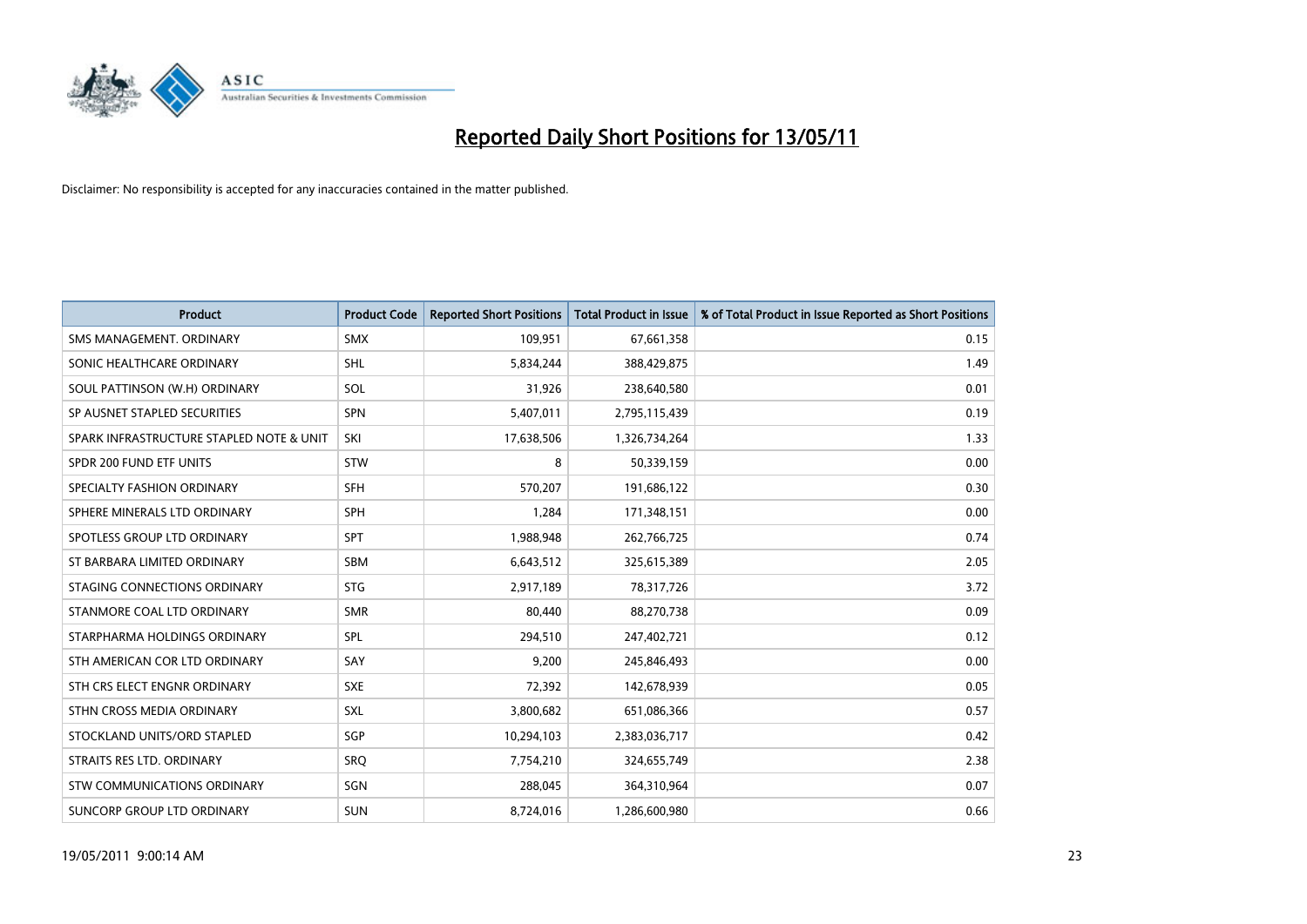

| <b>Product</b>                      | <b>Product Code</b> | <b>Reported Short Positions</b> | <b>Total Product in Issue</b> | % of Total Product in Issue Reported as Short Positions |
|-------------------------------------|---------------------|---------------------------------|-------------------------------|---------------------------------------------------------|
| SUNDANCE RESOURCES ORDINARY         | <b>SDL</b>          | 13,246,671                      | 2,870,657,169                 | 0.44                                                    |
| SUNLAND GROUP LTD ORDINARY          | <b>SDG</b>          | 16,758                          | 224,881,794                   | 0.00                                                    |
| SUPER RET REP LTD ORDINARY          | <b>SUL</b>          | 118,540                         | 130,018,739                   | 0.09                                                    |
| SWICK MINING ORDINARY               | <b>SWK</b>          | 8,164                           | 236,724,970                   | 0.00                                                    |
| SYMEX HOLDINGS ORDINARY             | <b>SYM</b>          | 6,633                           | 142,481,091                   | 0.00                                                    |
| TABCORP HOLDINGS LTD ORDINARY       | <b>TAH</b>          | 3,340,294                       | 688,019,737                   | 0.46                                                    |
| <b>TALENT2 INTERNATION ORDINARY</b> | <b>TWO</b>          | 7                               | 142,434,450                   | 0.00                                                    |
| TALISMAN MINING ORDINARY            | <b>TLM</b>          | 3,079                           | 130,438,627                   | 0.00                                                    |
| TANAMI GOLD NL ORDINARY             | <b>TAM</b>          | 46,379                          | 260,997,677                   | 0.02                                                    |
| TAP OIL LIMITED ORDINARY            | <b>TAP</b>          | 852,533                         | 240,967,311                   | 0.35                                                    |
| <b>TARGET ENERGY ORDINARY</b>       | <b>TEX</b>          | 250,000                         | 249,471,966                   | 0.10                                                    |
| TASSAL GROUP LIMITED ORDINARY       | <b>TGR</b>          | 89,852                          | 146,304,404                   | 0.04                                                    |
| <b>TATTS GROUP LTD ORDINARY</b>     | <b>TTS</b>          | 12,760,672                      | 1,318,683,208                 | 0.96                                                    |
| <b>TELECOM CORPORATION ORDINARY</b> | <b>TEL</b>          | 26,272,831                      | 1,924,652,813                 | 1.36                                                    |
| TELSTRA CORPORATION, ORDINARY       | <b>TLS</b>          | 56,974,680                      | 12,443,074,357                | 0.45                                                    |
| TEN NETWORK HOLDINGS ORDINARY       | <b>TEN</b>          | 38,115,368                      | 1,045,236,720                 | 3.65                                                    |
| TERANGA GOLD CORP CDI 1:1           | <b>TGZ</b>          | 469,738                         | 150,340,337                   | 0.30                                                    |
| TFS CORPORATION LTD ORDINARY        | <b>TFC</b>          | 65,951                          | 275,789,494                   | 0.02                                                    |
| THE REJECT SHOP ORDINARY            | <b>TRS</b>          | 641,564                         | 26,033,570                    | 2.46                                                    |
| THOR MINING PLC CHESS DEPOSITARY    | <b>THR</b>          | 2,307                           | 222,489,120                   | 0.00                                                    |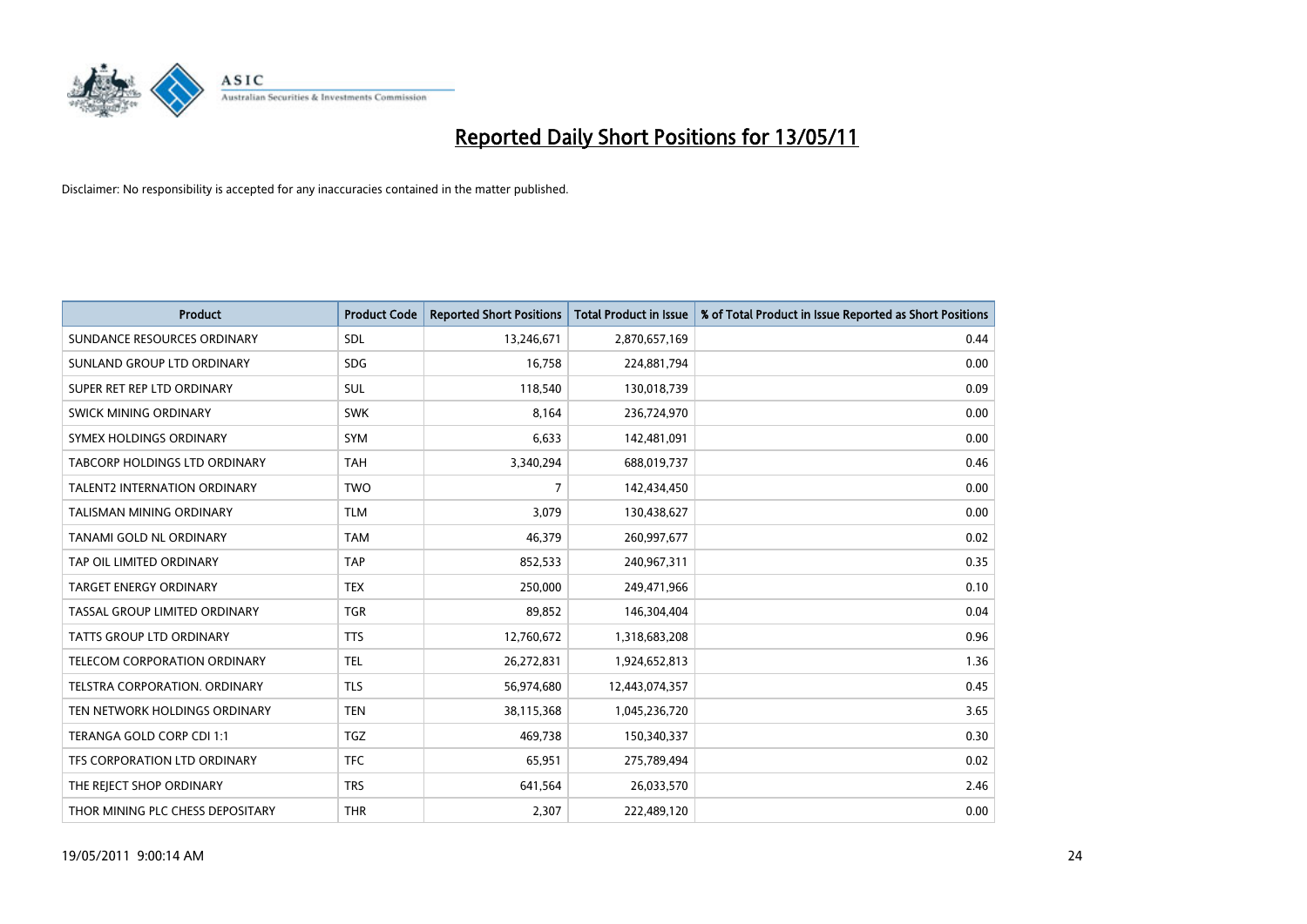

| <b>Product</b>                           | <b>Product Code</b> | <b>Reported Short Positions</b> | <b>Total Product in Issue</b> | % of Total Product in Issue Reported as Short Positions |
|------------------------------------------|---------------------|---------------------------------|-------------------------------|---------------------------------------------------------|
| THORN GROUP LIMITED ORDINARY             | <b>TGA</b>          | 18,551                          | 129,858,924                   | 0.01                                                    |
| THUNDELARRA EXPLOR. ORDINARY             | <b>THX</b>          | 57,135                          | 153,578,927                   | 0.04                                                    |
| <b>TIGER RESOURCES ORDINARY</b>          | <b>TGS</b>          | 141,731                         | 668,635,549                   | 0.02                                                    |
| TIMBERCORP LIMITED ORDINARY              | <b>TIM</b>          | 90,074                          | 352,071,429                   | 0.02                                                    |
| <b>TISHMAN SPEYER UNITS</b>              | <b>TSO</b>          | 69,382                          | 338,440,904                   | 0.02                                                    |
| TNG LIMITED ORDINARY                     | <b>TNG</b>          | 4,321                           | 284,803,062                   | 0.00                                                    |
| TOLL HOLDINGS LTD ORDINARY               | <b>TOL</b>          | 18,678,140                      | 710,128,531                   | 2.64                                                    |
| TORO ENERGY LIMITED ORDINARY             | <b>TOE</b>          | 35,404                          | 964,936,676                   | 0.00                                                    |
| <b>TOWER AUSTRALIA ORDINARY</b>          | <b>TAL</b>          | 412,591                         | 419,652,394                   | 0.08                                                    |
| <b>TOWER LIMITED ORDINARY</b>            | <b>TWR</b>          | 690,119                         | 263,603,448                   | 0.26                                                    |
| TOX FREE SOLUTIONS ORDINARY              | <b>TOX</b>          | 31,195                          | 92,290,500                    | 0.02                                                    |
| TPG TELECOM LIMITED ORDINARY             | <b>TPM</b>          | 3,867,789                       | 775,522,421                   | 0.48                                                    |
| TRANSFIELD SERV INFR STAPLED SECURITIES  | <b>TSI</b>          | 67,288                          | 438,756,421                   | 0.02                                                    |
| <b>TRANSFIELD SERVICES ORDINARY</b>      | <b>TSE</b>          | 8,672,091                       | 549,715,957                   | 1.58                                                    |
| TRANSPACIFIC INDUST, ORDINARY            | <b>TPI</b>          | 9,644,412                       | 960,638,735                   | 0.99                                                    |
| TRANSURBAN GROUP TRIPLE STAPLED SEC.     | <b>TCL</b>          | 5,111,391                       | 1,443,543,731                 | 0.33                                                    |
| TREASURY WINE ESTATE DEFERRED SETTLEMENT | <b>TWE</b>          | 6,770,253                       | 650,000,000                   | 1.05                                                    |
| TRINITY GROUP STAPLED SECURITIES         | <b>TCQ</b>          | 3,419                           | 203,405,927                   | 0.00                                                    |
| TROY RESOURCES NL ORDINARY               | <b>TRY</b>          | 35,745                          | 87,968,823                    | 0.04                                                    |
| UGL LIMITED ORDINARY                     | UGL                 | 5,337,851                       | 166,047,171                   | 3.21                                                    |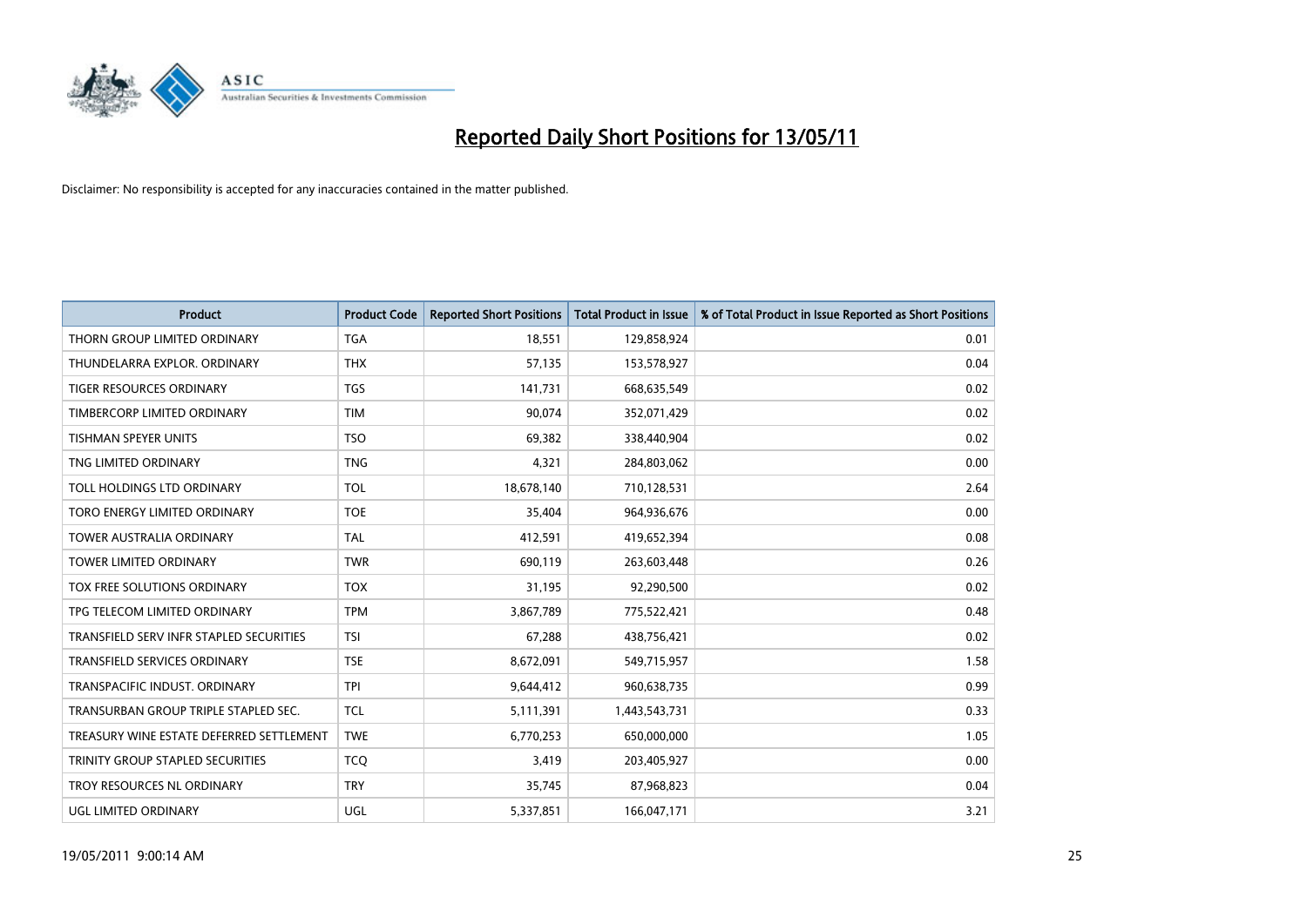

| <b>Product</b>                            | <b>Product Code</b> | <b>Reported Short Positions</b> | Total Product in Issue | % of Total Product in Issue Reported as Short Positions |
|-------------------------------------------|---------------------|---------------------------------|------------------------|---------------------------------------------------------|
| UNILIFE CORPORATION CDI US PROHIBITED     | <b>UNS</b>          | 580,348                         | 273,283,389            | 0.21                                                    |
| UXC LIMITED ORDINARY                      | <b>UXC</b>          | 45,584                          | 305,789,718            | 0.01                                                    |
| VALAD PROPERTY GROUP STAPLED US PROHIBIT. | <b>VPG</b>          | 3,909,525                       | 115,108,116            | 3.39                                                    |
| <b>VDM GROUP LIMITED ORDINARY</b>         | <b>VMG</b>          | 11,116                          | 193,127,749            | 0.01                                                    |
| <b>VENTURE MINERALS ORDINARY</b>          | <b>VMS</b>          | 152,539                         | 220,943,592            | 0.06                                                    |
| <b>VIRGIN BLUE HOLDINGS ORDINARY</b>      | <b>VBA</b>          | 40,593,876                      | 2,210,197,600          | 1.82                                                    |
| <b>VISION GROUP HLDGS ORDINARY</b>        | <b>VGH</b>          | 78,000                          | 74,061,110             | 0.11                                                    |
| VITA GROUP LTD ORDINARY                   | <b>VTG</b>          | 75,190                          | 142,499,800            | 0.05                                                    |
| VITERRA INC CDI 1:1                       | <b>VTA</b>          | 3,828                           | 68,629,939             | 0.01                                                    |
| <b>VNGD AUS SHARES ETF UNITS</b>          | VAS                 | 43,017                          | 3,549,159              | 1.21                                                    |
| WARRNAMBOOL CHEESE ORDINARY               | <b>WCB</b>          | 248                             | 53,919,014             | 0.00                                                    |
| <b>WATPAC LIMITED ORDINARY</b>            | <b>WTP</b>          | 40,211                          | 183,341,382            | 0.01                                                    |
| <b>WDS LIMITED ORDINARY</b>               | <b>WDS</b>          | 701                             | 144,055,662            | 0.00                                                    |
| WEBIET LIMITED ORDINARY                   | <b>WEB</b>          | 390,843                         | 77,961,278             | 0.50                                                    |
| <b>WESFARMERS LIMITED ORDINARY</b>        | <b>WES</b>          | 22,372,977                      | 1,005,197,704          | 2.21                                                    |
| WESFARMERS LIMITED PARTIALLY PROTECTED    | <b>WESN</b>         | 94,749                          | 151,874,458            | 0.06                                                    |
| WESTERN AREAS NL ORDINARY                 | <b>WSA</b>          | 6,513,284                       | 179,735,899            | 3.64                                                    |
| WESTERN DESERT RES. ORDINARY              | <b>WDR</b>          | 948                             | 155,209,435            | 0.00                                                    |
| WESTFIELD GROUP ORD/UNIT STAPLED SEC      | <b>WDC</b>          | 8,517,488                       | 2,308,988,539          | 0.32                                                    |
| WESTFIELD RETAIL TST UNIT STAPLED         | <b>WRT</b>          | 29,611,745                      | 3,054,166,195          | 0.95                                                    |